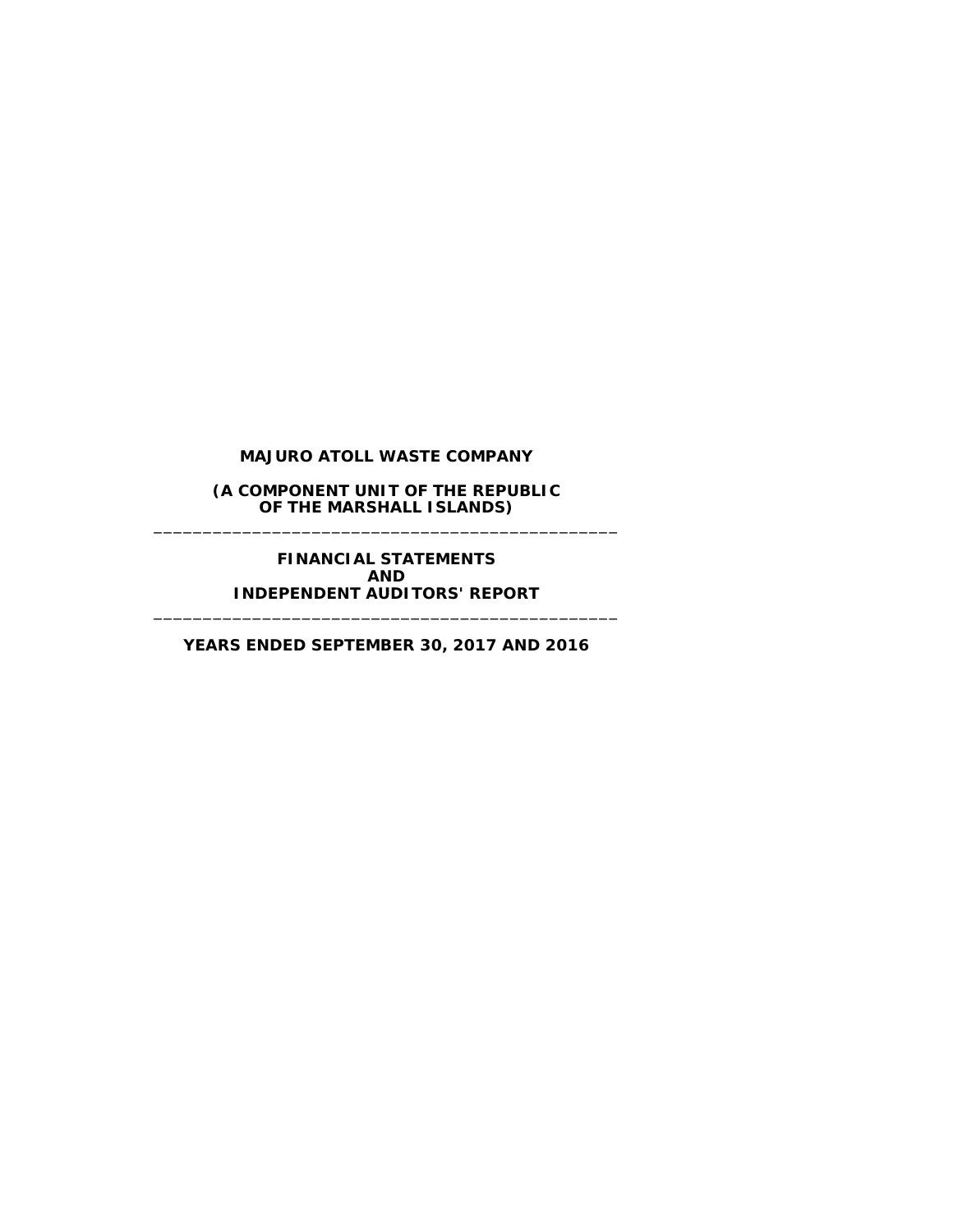Years Ended September 30, 2017 and 2016 Table of Contents

|      |                                                                                                                                                                                                                                    | Page No. |
|------|------------------------------------------------------------------------------------------------------------------------------------------------------------------------------------------------------------------------------------|----------|
| ١.   | INDEPENDENT AUDITORS' REPORT                                                                                                                                                                                                       | 1        |
| Н.   | MANAGEMENT'S DISCUSSION AND ANALYSIS                                                                                                                                                                                               | 3        |
| III. | <b>FINANCIAL STATEMENTS:</b>                                                                                                                                                                                                       |          |
|      | Statements of Net Position                                                                                                                                                                                                         | 8        |
|      | Statements of Revenues, Expenses and Changes in Net Position                                                                                                                                                                       | 9        |
|      | <b>Statements of Cash Flows</b>                                                                                                                                                                                                    | 10       |
|      | Notes to Financial Statements                                                                                                                                                                                                      | 11       |
| IV.  | INDEPENDENT AUDITORS' REPORT ON COMPLIANCE WITH<br>LAWS AND REGULATIONS                                                                                                                                                            |          |
|      | Independent Auditors' Report on Internal Control Over Financial<br>Reporting and on Compliance and Other Matters Based on an<br>Audit of Financial Statements Performed in Accordance With<br><b>Government Auditing Standards</b> | 20       |
|      | Independent Auditors' Report on Compliance For Each Major<br>Program; Report on Internal Control Over Compliance; and<br>Report on the Schedule of Expenditures of Federal Awards<br>Required by the Uniform Guidance              | 22       |
|      | Schedule of Expenditures of Federal Awards                                                                                                                                                                                         | 24       |
|      | Schedule of Findings and Questioned Costs                                                                                                                                                                                          | 25       |
|      | Unresolved Prior Year Findings and Questioned Costs                                                                                                                                                                                | 26       |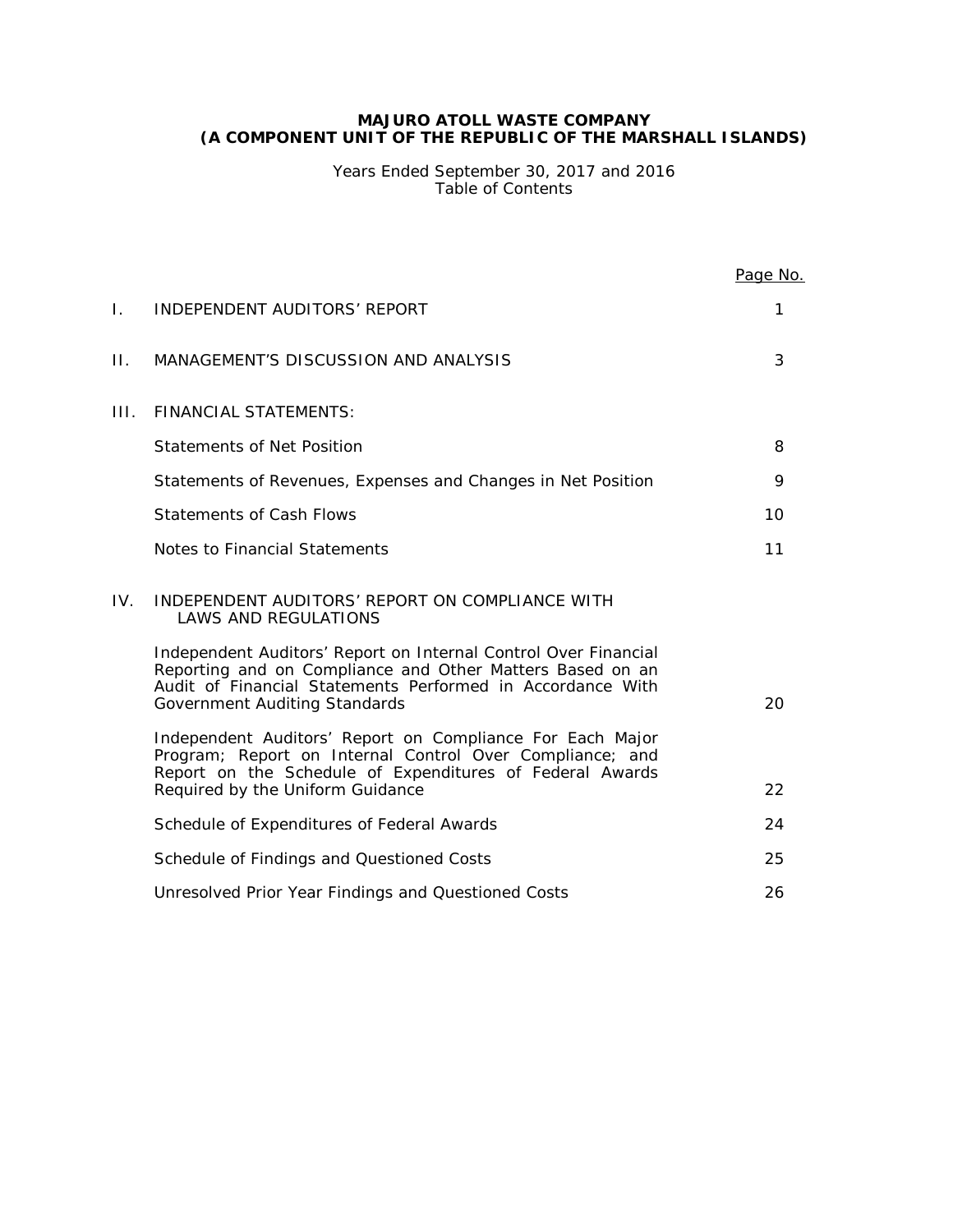

Deloitte & Touche LLP 361 South Marine Corps Drive Tamuning, GU 96913-3973 USA

Tel: +1 (671) 646-3884 Fax: +1 (671) 649-4265

www.deloitte.com

# **INDEPENDENT AUDITORS' REPORT**

Board of Directors Majuro Atoll Waste Company:

# **Report on the Financial Statements**

We have audited the accompanying financial statements of the Majuro Atoll Waste Company (MAWC), a component unit of the Republic of the Marshall Islands, which comprise the statements of net position as of September 30, 2017 and 2016, and the related statements of revenues, expenses, and changes in net position and of cash flows for the years then ended, and the related notes to the financial statements.

# *Management's Responsibility for the Financial Statements*

Management is responsible for the preparation and fair presentation of these financial statements in accordance with accounting principles generally accepted in the United States of America; this includes the design, implementation, and maintenance of internal control relevant to the preparation and fair presentation of financial statements that are free from material misstatement, whether due to fraud or error.

### *Auditors' Responsibility*

Our responsibility is to express an opinion on these financial statements based on our audits. We conducted our audits in accordance with auditing standards generally accepted in the United States of America and the standards applicable to financial audits contained in *Government Auditing Standards,* issued by the Comptroller General of the United States. Those standards require that we plan and perform the audit to obtain reasonable assurance about whether the financial statements are free from material misstatement.

An audit involves performing procedures to obtain audit evidence about the amounts and disclosures in the financial statements. The procedures selected depend on the auditor's judgment, including the assessment of the risks of material misstatement of the financial statements, whether due to fraud or error. In making those risk assessments, the auditor considers internal control relevant to the entity's preparation and fair presentation of the financial statements in order to design audit procedures that are appropriate in the circumstances, but not for the purpose of expressing an opinion on the effectiveness of the entity's internal control. Accordingly, we express no such opinion. An audit also includes evaluating the appropriateness of accounting policies used and the reasonableness of significant accounting estimates made by management, as well as evaluating the overall presentation of the financial statements.

We believe that the audit evidence we have obtained is sufficient and appropriate to provide a basis for our audit opinion.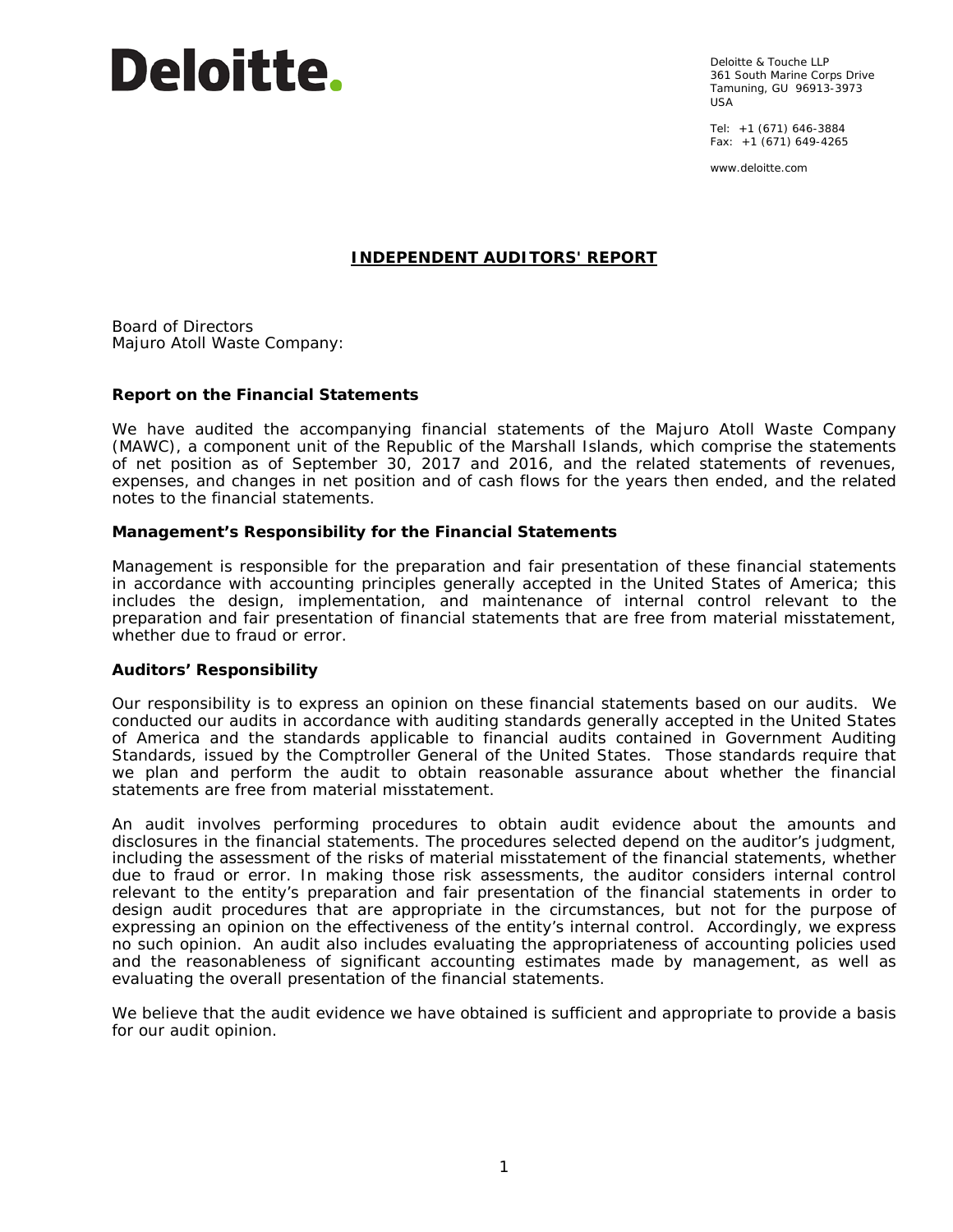# **Deloitte**

# *Opinion*

In our opinion, the financial statements referred to above present fairly, in all material respects, the financial position of the Majuro Atoll Waste Company as of September 30, 2017 and 2016, and the results of its operations and its cash flows for the years then ended in accordance with accounting principles generally accepted in the United States of America.

# **Emphasis-of-Matter**

## *Going Concern*

The accompanying financial statements have been prepared assuming that MAWC will continue as a going concern. As discussed in Note 9 to the financial statements, MAWC's recurring losses from operations raise substantial doubt about its ability to continue as a going concern. Management's plans concerning this matter are also discussed in Note 9 to the financial statements. The financial statements do not include any adjustments that might result from the outcome of this uncertainty. Our opinion is not modified with respect to this matter.

# *Other Matters*

### *Required Supplementary Information*

Accounting principles generally accepted in the United States of America require that the management's discussion and analysis on pages 3 to 7 be presented to supplement the financial statements. Such information, although not a part of the financial statements, is required by the Governmental Accounting Standards Board who considers it to be an essential part of financial reporting for placing the financial statements in an appropriate operational, economic, or historical context. We have applied certain limited procedures to the required supplementary information in accordance with auditing standards generally accepted in the United States of America, which consisted of inquiries of management about the methods of preparing the information and comparing the information for consistency with management's responses to our inquiries, the financial statements, and other knowledge we obtained during our audit of the financial statements. We do not express an opinion or provide any assurance on the information because the limited procedures do not provide us with sufficient evidence to express an opinion or provide any assurance.

### **Other Reporting Required by** *Government Auditing Standards*

In accordance with *Government Auditing Standards*, we have also issued our report dated June 26, 2018, on our consideration of MAWC's internal control over financial reporting and on our tests of its compliance with certain provisions of laws, regulations, contracts, and grant agreements and other matters. The purpose of that report is solely to describe the scope of our testing of internal control over financial reporting and compliance and the results of that testing, and not to provide an opinion on the effectiveness of MAWC's internal control over financial reporting or on compliance. That report is an integral part of an audit performed in accordance with *Government Auditing Standards* in considering MAWC's internal control over financial reporting and compliance.

loite Harlell

June 26, 2018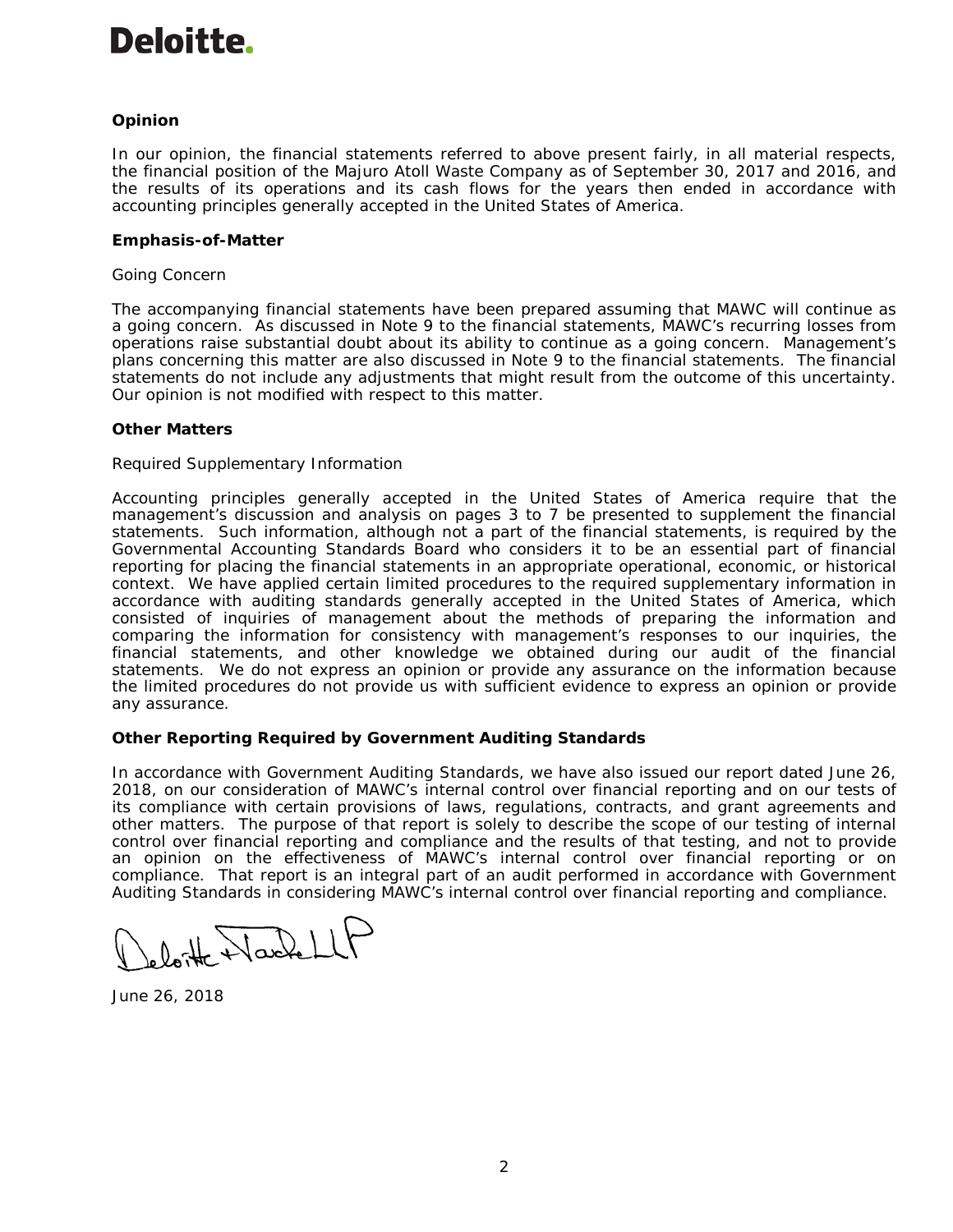Management's Discussion and Analysis Years Ended September 30, 2017 and 2016

#### **OVERVIEW**

As management of the Majuro Atoll Waste Company (MAWC), we offer the readers of MAWC's financial statements this narrative overview and analysis of the financial activities of MAWC for the fiscal year ended September 30, 2017, with comparative information provided for 2016. We encourage the readers to consider the information presented here in conjunction with additional information that we have furnished in MAWC's financial statements.

Majuro Atoll Waste Company (MAWC) was established by the Marshall Islands Government in January 2007 to manage landfill operations and provide solid waste services to the residents on Majuro Atoll through collection, disposal and recycling of discarded solid materials in a manner that is safe, efficient, environmentally sound and cost-effective. It operates under the Ministry of Public Works (MPW). Its stakeholders include the Office of Environment Planning & Policy Coordination (OEPPC), the RMI Environmental Protection Authority (RMIEPA), the RMI Ministry of Health (MOH), the Marshall Islands Conservation Society (MICS), and Majuro Atoll Local Government (MALGov). MAWC is governed by a five-member Board of Directors, chaired by the Secretary of the MPW and managed by 50 employees under the leadership of the General Manager.

The main purpose is to operate the landfill site located on the southeast section of the island and to provide regular trash, recycling and composting pick-up to most of the island.

#### Collection Operations

Waste collection does not take place in all areas of the island due in part to the limited resources available to the waste management operation. Collection is free within the service area with the exception of called special pick-up, commercial waste and construction. Trash collection operations run from Monday to Friday including holidays. Approximately 20,000-25,000 residents on Majuro atoll are currently receiving trash pick-up service once a week. Collection teams make reasonable effort to inspect contents and screen out organics/green loads so that only trash, metal, glass and cardboard recyclables are placed in the garbage truck. Additionally, the landfill site is open 24 hours daily and receives multiple loads throughout the day of mixed residential waste, which is free of charge and commercial, which is charged with gate fee according to the category.

In FY2017, MAWC has started to introduce and use the Iokwe blue bag specially in the area covering from airport to Laura. Iokwe blue bag is collected daily when it's sited along the roadside. It is being sold in public for a wholesale price of \$80 per box or .20cents each or at the retail price of \$120 per box or .30cents a piece.

### Recycling Operations

Single stream recycling takes place and most materials, except for green material, are placed in the garbage truck during the weekly collection. Separation of metals, aluminum cans, tires and glass is done by hand at the landfill. Soon to commence is Container Deposit Legislation (CDL) law which has recently passed yet regulation under this provision is still in the process of finalization.

#### Green Materials

Green material such as grass clippings, branches, coconut husks and palm fronds are asked to be placed separately curb-side for pick-up. This generally takes place, however, some mixed loads are observed. Green material is placed separate from garbage and is then picked up by a different vehicle following the garbage truck. Green material is also deposited in a different part of the landfill and is used for its composting program.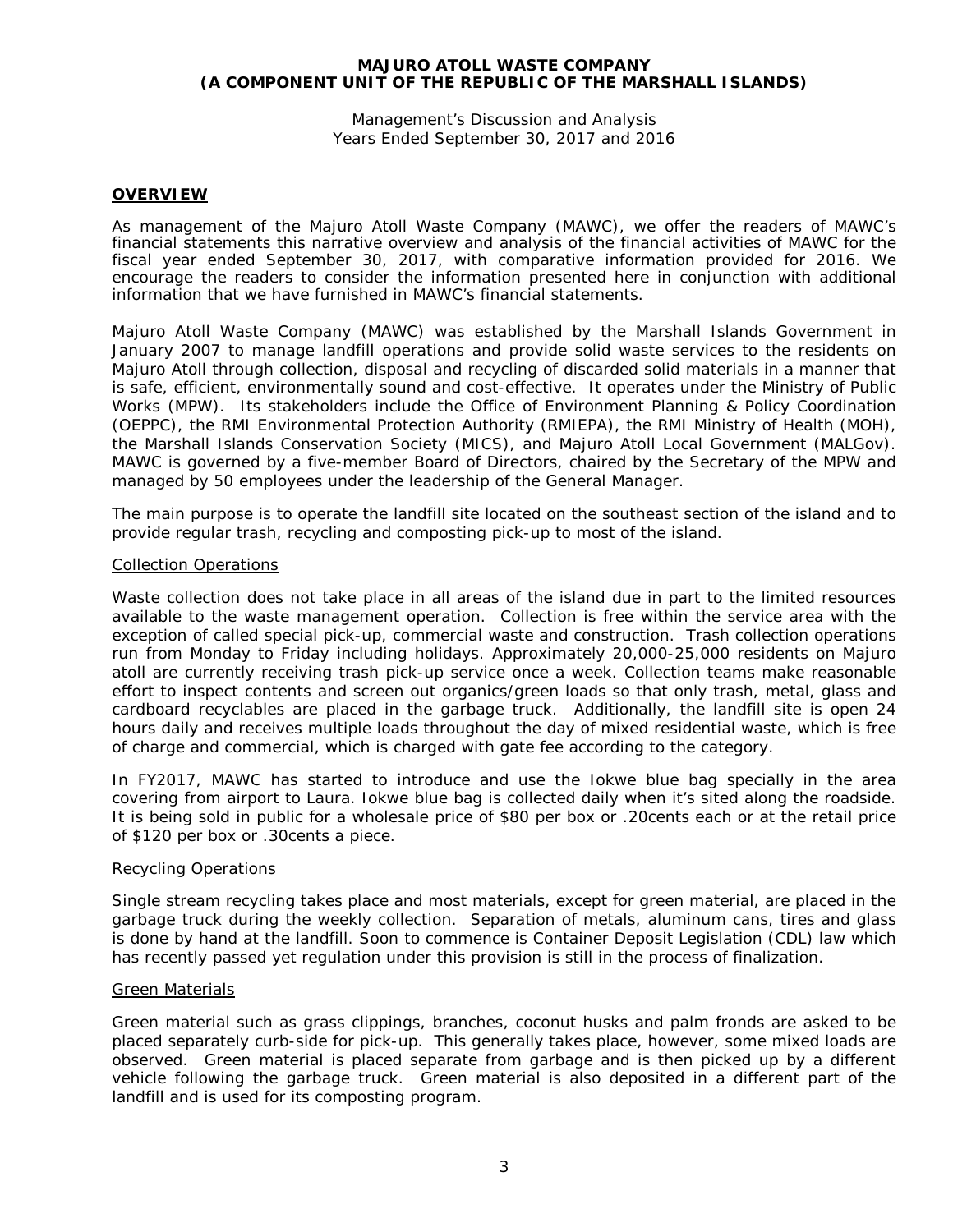Management's Discussion and Analysis, Continued Years Ended September 30, 2017 and 2016

New Transfer Station located in Laura will soon be the composting area after the land lease agreement procedure and building construction. Waste collected will also be segregated manually before transferring them to the landfill site and it is expected to start its normal operation this FY18.

MAWC is subsidized by the RMI-US Compact of Free Association and required by law to follow the usage agreement as outlined on its sub-award agreement with the RMI Finance Department. MAWC also received subsidy from the government of Marshall Islands starting FY2015 to present. Other sources of funds are provided by grants from government and private institutions and from MAWC's own revenue from operations.

### Operational and Financial Performance

MAWC's results of operations for 2017 have decreased its net operating loss by \$105,703 (or 15%) from \$726,952 in 2016 to \$621,249 in 2017, which is contributed to by the decrease in operating expenses of \$107,836 (or 12%) from \$900,493 in 2016 to \$792,657 in 2017 offset by the decrease in total net operating revenues by \$2,133 (or 1%) from \$173,541 in FY2016 to \$171,408 in FY2017. Factors attributed to the decrease in operating revenues were the decrease of waste collection income from gate fees, bin collection services, scraps removal & dumping fees; decrease of recycling income from sale of compost, re-used & recycled items and decrease in miscellaneous income from interest & rental. The decrease of operating expenses were contributed by the decrease in employee's payroll, current year depreciation, fuel & oil, recycling expense, utilities & communication, repairs & maintenance, meetings, truck insurance, advertising and travel offset by the increase of waste collection expense, office supplies, professional & contractual fee, taxes & licenses and other miscellaneous expenses.

### **FINANCIAL ANALYSIS OF MAWC**

The Statements of Net Position and the Statements of Revenues, Expenses and Changes in Net Position provide an indication of MAWC's financial condition. MAWC's net position reflects the difference between assets and liabilities. An increase in net position over time typically indicates an improvement in financial condition.

A summary of MAWC's Statements of Net Position is presented below:

|                                                                                                       | 2017                             | 2016                                       | 2015                                   |
|-------------------------------------------------------------------------------------------------------|----------------------------------|--------------------------------------------|----------------------------------------|
| Current and other assets<br>Capital assets, net                                                       | \$<br>161,859<br>1,606,972       | 284,305<br>$\mathfrak{L}$<br>778,749       | \$<br>69,267<br>795,593                |
| Total assets                                                                                          | \$<br>1,768,831                  | 1,063,054<br>\$                            | 864,860<br>S                           |
| Current and other liabilities<br>Long-term debt                                                       | \$<br>123,260                    | 139,490<br>\$<br>33,635                    | 171,301<br>\$<br>64,786                |
| Total liabilities                                                                                     | 123,260                          | 173,125                                    | 236,087                                |
| Net position:<br>Net investment in capital assets<br>Restricted<br>Unrestricted<br>Total net position | 1,606,972<br>38,599<br>1,645,571 | 778,749<br>143,574<br>(32, 394)<br>889,929 | 795,593<br><u>(166,820)</u><br>628,773 |
| Total liabilities and net position                                                                    | \$<br>,768,831                   | 1.063.054<br>S                             | 864,860                                |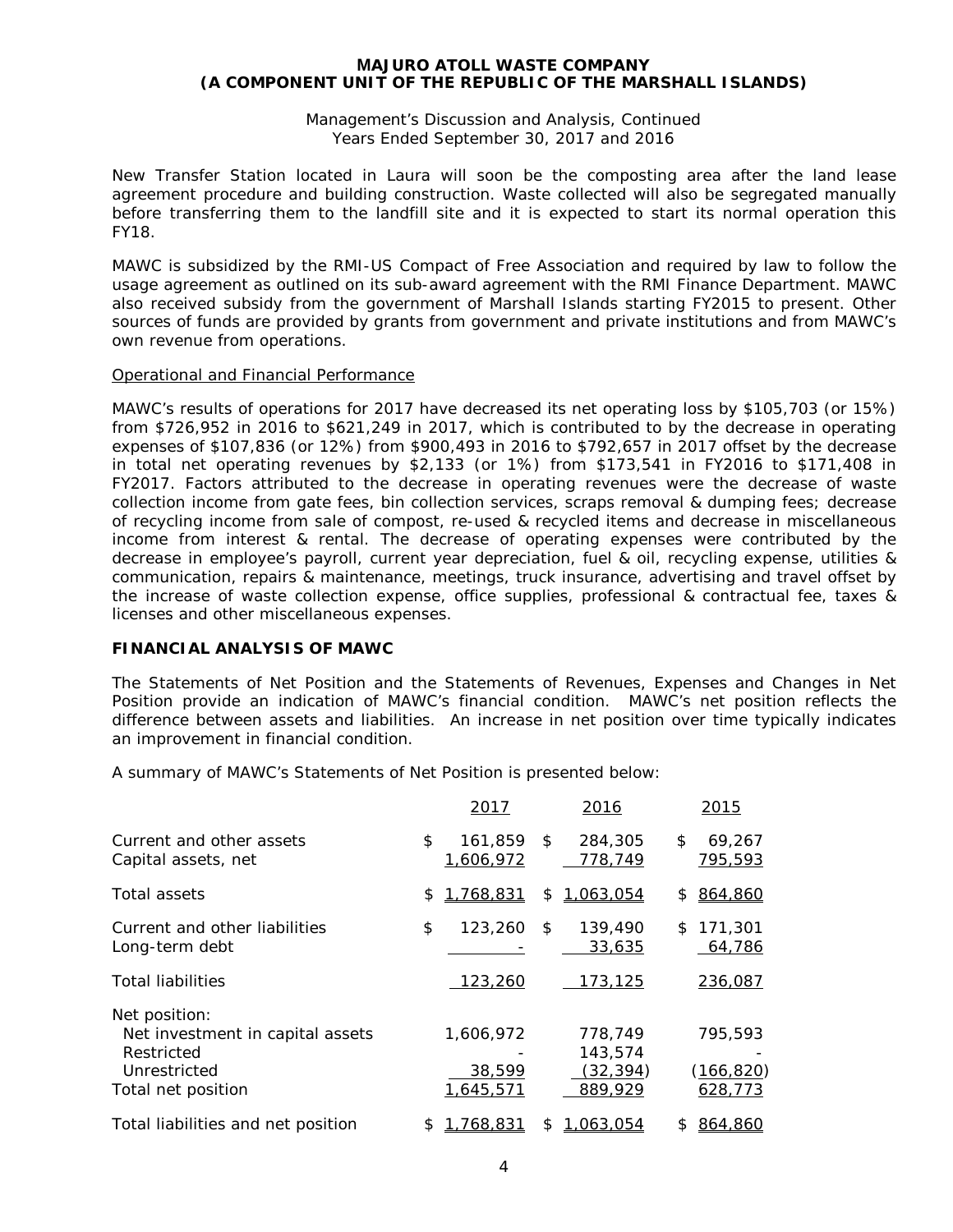Management's Discussion and Analysis, Continued Years Ended September 30, 2017 and 2016

A summary of MAWC's Statements of Revenues, Expenses, and Changes in Net Position is presented below:

|                              | 2017          | 2016          | 2015          |
|------------------------------|---------------|---------------|---------------|
| Revenues:                    |               |               |               |
| Operating revenues           | \$<br>171,408 | \$<br>173,541 | \$<br>157,621 |
| Nonoperating revenues grants | 472,018       | 787,376       | 509,598       |
| Capital grants               | 915,331       | 204,801       | 201,842       |
| Total revenues               | 1,558,757     | 1,165,718     | 869,061       |
| Expenses:                    |               |               |               |
| Operating expenses           | 792,657       | 900,493       | 862,449       |
| Nonoperating expenses        | 10,458        | 4,069         | 6,445         |
| Total expenses               | 803,115       | 904,562       | 868,894       |
| Change in net position       | \$<br>755,642 | \$<br>261,156 | \$<br>167     |

Total assets increased by \$705,777 (or 66.39%) from \$1,063,054 in 2016 to \$1,768,831 in 2017. This increase was contributed to by the increase in net receivables of \$18,530 (or 80.92%) from \$22,898 in 2016 to \$41,428 in 2017 and other current assets of \$9,591 (or 639.4%) from \$1,500 in 2016 to \$11,091 in 2017 offset by the decrease in cash of \$74,692 (or 40.59%) from \$184,032 in 2016 to \$109,340 in 2017 and prepayments of \$24,591. MAWC's total capital assets increased by \$828,223 (or 106.4%) from \$778,749 in 2016 to \$1,606,972 in 2017 was primarily due to the increase in non-depreciable assets of \$534,821 (or 145%) from \$368,731 in 2016 to \$903,552 in 2017 and other capital assets of \$293,402 (or 71.56%) from \$410,018 in 2016 to \$703,420 in 2017.

Total liabilities decreased by \$49,865 (or 28.80%) from \$173,125 in 2016 to \$123,260 in 2017. This decrease was attributed to the decrease in current portion of loan payable of \$33,635, payable to affiliates of \$27,054 (or 54.12%) from \$49,986 in 2016 to \$22,932 in 2017 and payroll liabilities of \$3,506 (or 8.58%) from \$40,854 in 2016 to \$37,348 in 2017 offset by the increase in accounts payable of \$4,912 (or 25.56%) from \$19,220 in 2016 to \$24,132 in 2017 and payable to employees of \$9,418 (or 33.11%) from \$28,446 in 2016 to \$37,864 in 2017.

MAWC's total revenues (operating, nonoperating and capital contributions) increased by \$386,650 (or 33.28%) from \$1,161,649 in 2016 to \$1,548,299 in 2017. This increase was attributed to the increases in capital grants from REPMAR for Jenrok landfill detailed engineering design professional services of \$575,832 (or 774%) from \$74,438 in 2016 to \$650,270 in 2017 and from the government of Japan of \$134,698 (or 103%) from \$130,363 in 2016 to \$265,061 in 2017 offset by decreases in operating income from waste collection of \$5,482 (or 4.02%) from \$136,425 in 2016 to \$130,943 in 2017, recycling income of \$4,334 (or 10.5%) from \$41,284 in 2016 to \$36,950 in 2017 and miscellaneous of \$905 (or 20.48%) from \$4,420 in 2016 to \$3,515 in 2017 offset by the decrease in the provision for doubtful accounts of \$8,588. Decrease in nonoperating revenues are attributed to the decrease in contributions from REPMAR of \$163,932 (or 25.78%) from \$635,950 in 2016 to \$472,018 in 2017 and from SPREP of \$151,426.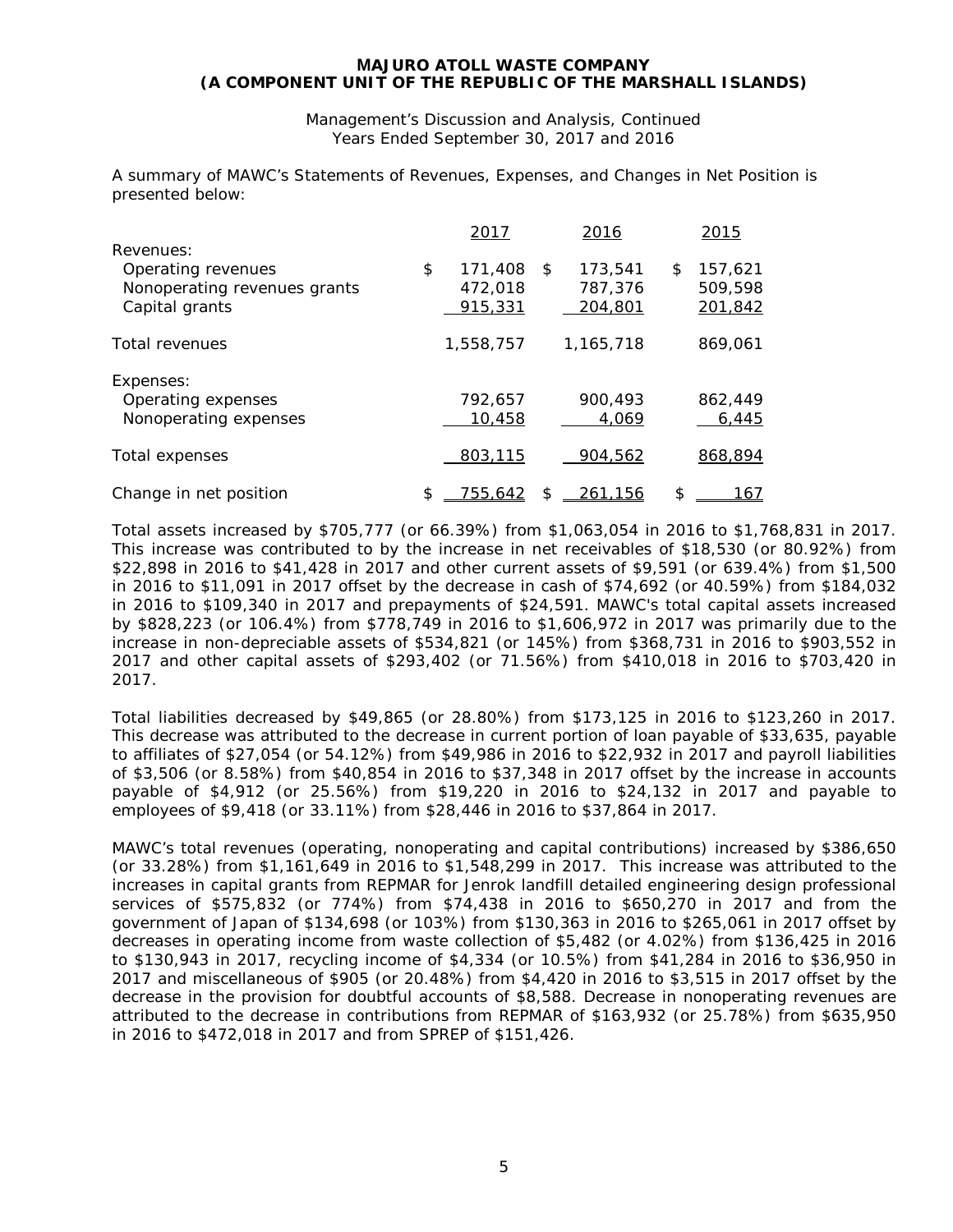Management's Discussion and Analysis, Continued Years Ended September 30, 2017 and 2016

MAWC's total operating expenses decreased by \$107,836 (or 11.98%) from \$900,493 in 2016 to \$792,657 in 2017. Factors contributing are the decrease in payroll of \$38,270 (or 9.48%) from \$403,669 in 2016 to \$365,399 in 2017, decrease in current year depreciation expense of \$247 (or 0.11%) from \$223,382 in 2016 to \$223,135 in 2017, decrease in fuel & oil of \$4,823 (or 6.43%) from \$75,037 in 2016 to \$70,214 in 2017, decrease in recycling expenses of \$19,556 (or 38.46%) from \$50,852 in 2016 to \$31,296 in 2017, decrease in utilities & communication of \$3,645 (or 25.26%) from \$14,429 in 2016 to \$10,784 in 2017, decrease in repairs & maintenance of \$85,633 (or 89.12%) from \$96,087 in 2016 to \$10,454 in 2017, decrease in meetings & entertainment of \$826 (or 10.88%) from \$7,590 in 2016 to \$6,764 in 2017, decrease in insurance of \$632 (or 15.76%) from \$4,010 in 2016 to \$3,378 in 2017, decrease in advertising of \$238 (or 17.22%) from \$1,382 in 2016 to \$1,144 in 2017 and decrease in travel of \$2,730 (or 71.84%) from \$3,800 in 2016 to \$1,070 in 2017 offset by increases in waste collection expenses of \$39,416 in 2017, office supplies of \$2,764 (or 32.47%) from \$8,512 in 2016 to \$11,276 in 2017, professional and contractual services of \$3,871 (or 86.16%) from \$4,493 in 2016 to \$8,364 in 2017, taxes and licenses of \$517 (or 14.02%) from \$3,688 in 2016 to \$4,205 in 2017 and miscellaneous of \$2,196 (or 61.65%) from \$3,562 in 2016 to \$5,758 in 2017.

Management's Discussion and Analysis for the year ended September 30, 2016 is set forth in MAWC's report on the audit of financial statements, which is dated June 16, 2017. Such Management Discussion and Analysis explains the major factors impacting the FY2016 financial statements and can be obtained from MAWC's General Manager via the contact information on page 7.

# **CAPITAL ASSETS AND LONG-TERM DEBT**

At the end of 2017, MAWC has investments in capital assets, net of accumulated depreciation, of \$1,606,972, an increase of \$828,223 (or 106.4%) from \$778,749 in 2016. As mentioned earlier, this increase is the result of increased non-depreciable and other capital assets, net of current year depreciation of \$223,135. These asset additions pertain to Japan government's donation for Metal and Pet Bottles compressors and the fully constructed recycling center. Capital assets are summarized in note 4 to the financial statements. Please refer to this note for additional information concerning capital assets.

As of September 30, 2017, MAWC has no long term liabilities. Changes in long-term debt are set forth in note 7 to the financial statements.

## **ECONOMIC FACTORS AND NEXT YEARS BUDGET AND RATES**

Fiscal Year 2017 Budget

MAWC received:

- \$319,220 operational funding from RepMar that was submitted from the Environmental Protection Authority (EPA) Budget Matrix 2017 under US Compact of Free Association.
- $\div$  \$152,798 additional operating fund from RepMar's general fund.
- \$650,270 capital and infrastructure funding that is intended for Jenrok landfill detailed engineering design professional services.
- $\div$  \$265,061 worth of the two (2) compressor machines: Metal and Pet Bottles compressor from government of Japan.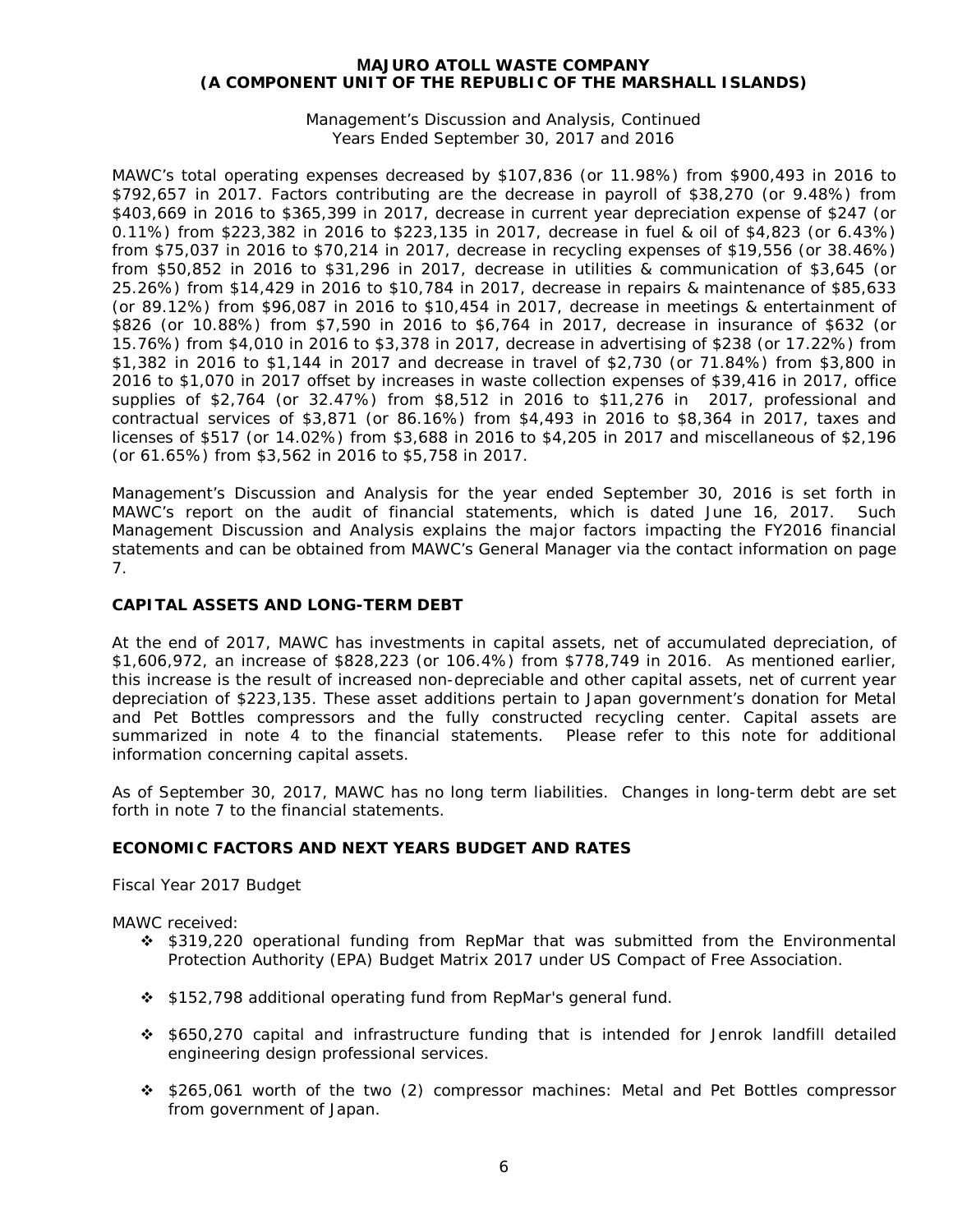Management's Discussion and Analysis, Continued Years Ended September 30, 2017 and 2016

Fiscal Year 2018 Budget

REPMAR has increased MAWC's operational funding in the general fund by \$151,232 (or 98.98%) from \$152,798 in 2017 to \$304,030 in 2018 and decreased US Compact operational funding by \$138,454 (or 43.37%) from \$319,220 in 2017 to \$180,766 in 2018. MAWC anticipated operating revenue is \$178,760 and an allocation from the ROC Fund of \$460,680 for the Laura Transfer Station. MAWC's management continues to attain the following four outputs/goals:

- 1. All residential and commercial solid waste in Majuro service areas successfully collected in bins, bags or as bulk materials, and hauled to landfill for segregation, recycling or disposal.
- 2. All segregated, non-recyclable waste from Majuro service areas effectively disposed of in semi-sanitary landfill.
- 3. All segregated, recyclable waste from Majuro service areas processed for local reuse or exportation.
- 4. MAWC's operations and development guided by effective strategic plans and governance of Board of Directors with manager.

MAWC will continue to develop and implement strategic and annual action plans, build revenues towards sustainable financing and more independent operations as befits a state-owned enterprise.

# Contact Us

Questions associated with the above MD&A may be sent by post addressed to Jorelik Tibon, General Manager, P.O. Box 3596, Majuro, MH 96960, or via email to [jorelik.tibon1@gmail.com](mailto:jorelik.tibon1@gmail.com) or call office no. (692)247-2700/2701.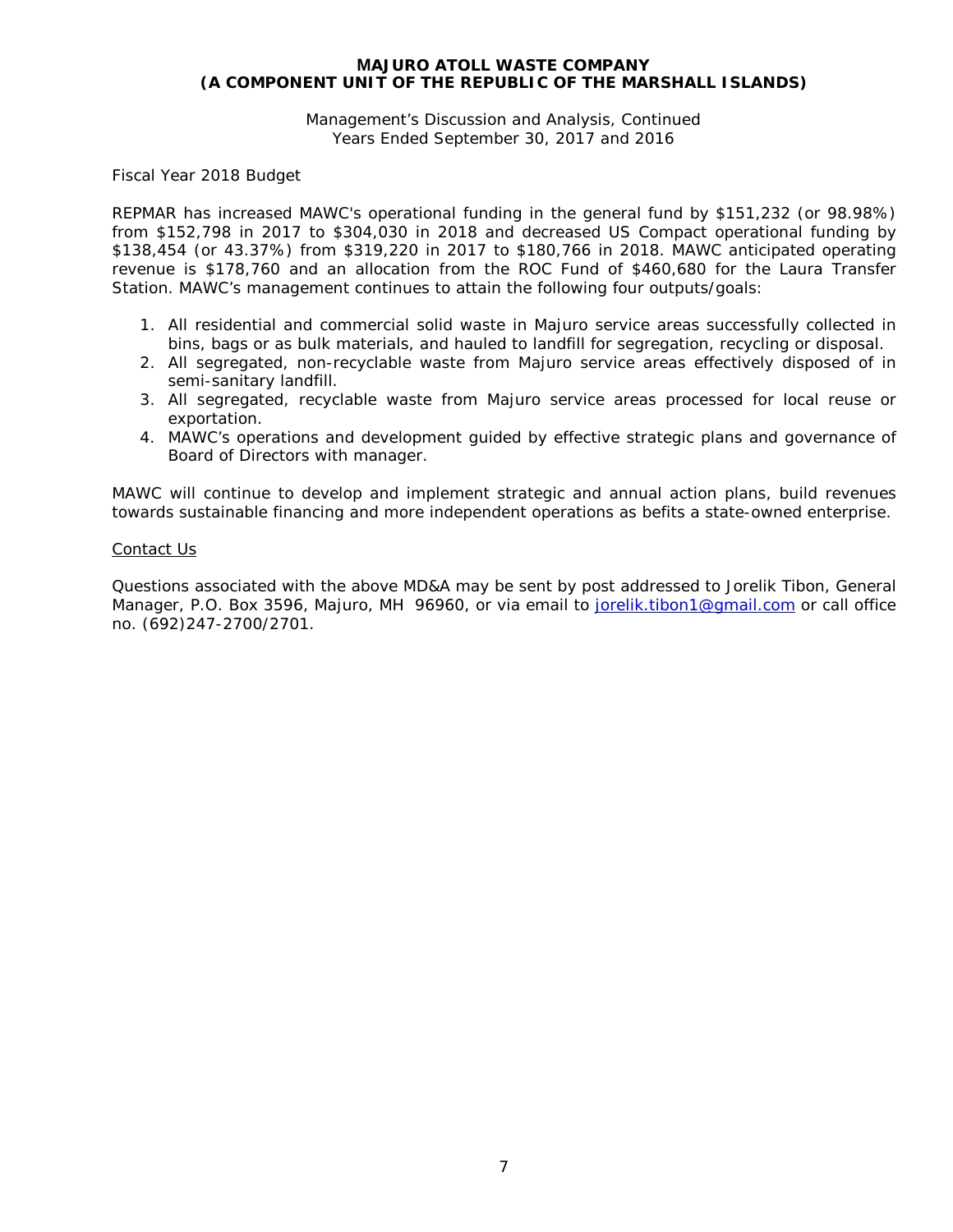# Statements of Net Position September 30, 2017 and 2016

| <b>ASSETS</b>                                                                                                                                                                                    |                          | 2017                                                   | 2016                                                                   |
|--------------------------------------------------------------------------------------------------------------------------------------------------------------------------------------------------|--------------------------|--------------------------------------------------------|------------------------------------------------------------------------|
| Current assets:<br>Cash<br>Receivables, net<br>Prepayments<br>Other current assets                                                                                                               | \$                       | 109,340<br>41,428<br>11,091                            | \$<br>184,032<br>22,898<br>24,591<br>1,500                             |
| Total current assets                                                                                                                                                                             |                          | 161,859                                                | 233,021                                                                |
| Noncurrent assets:<br>Deposit on acquisition of capital assets<br>Capital assets:                                                                                                                |                          |                                                        | 51,284                                                                 |
| Nondepreciable<br>Depreciable capital assets, net of accumulated depreciation                                                                                                                    |                          | 903,552<br>703,420                                     | 368,731<br>410,018                                                     |
| Total noncurrent assets                                                                                                                                                                          |                          | 1,606,972                                              | 830,033                                                                |
|                                                                                                                                                                                                  | $\overline{\mathcal{L}}$ | 1,768,831                                              | \$<br>1,063,054                                                        |
| <b>LIABILITIES AND NET POSITION</b>                                                                                                                                                              |                          |                                                        |                                                                        |
| <b>Current liabilities:</b><br>Loan payable<br>Payable to affiliates<br>Accounts payable<br>Payroll liabilities<br>Payable to employees<br>Other current liabilities<br><b>Total liabilities</b> | \$                       | 22,932<br>24,132<br>37,348<br>37,864<br>984<br>123,260 | \$<br>33,635<br>49,986<br>19,220<br>40,854<br>28,446<br>984<br>173,125 |
| Contingency                                                                                                                                                                                      |                          |                                                        |                                                                        |
| Net position:<br>Net investment in capital assets<br>Restricted<br>Unrestricted<br>Total net position                                                                                            |                          | 1,606,972<br>38,599<br>1,645,571                       | 778,749<br>143,574<br>(32, 394)<br>889,929                             |
|                                                                                                                                                                                                  | \$                       | 1,768,831                                              | \$<br>1,063,054                                                        |

See accompanying notes to financial statements.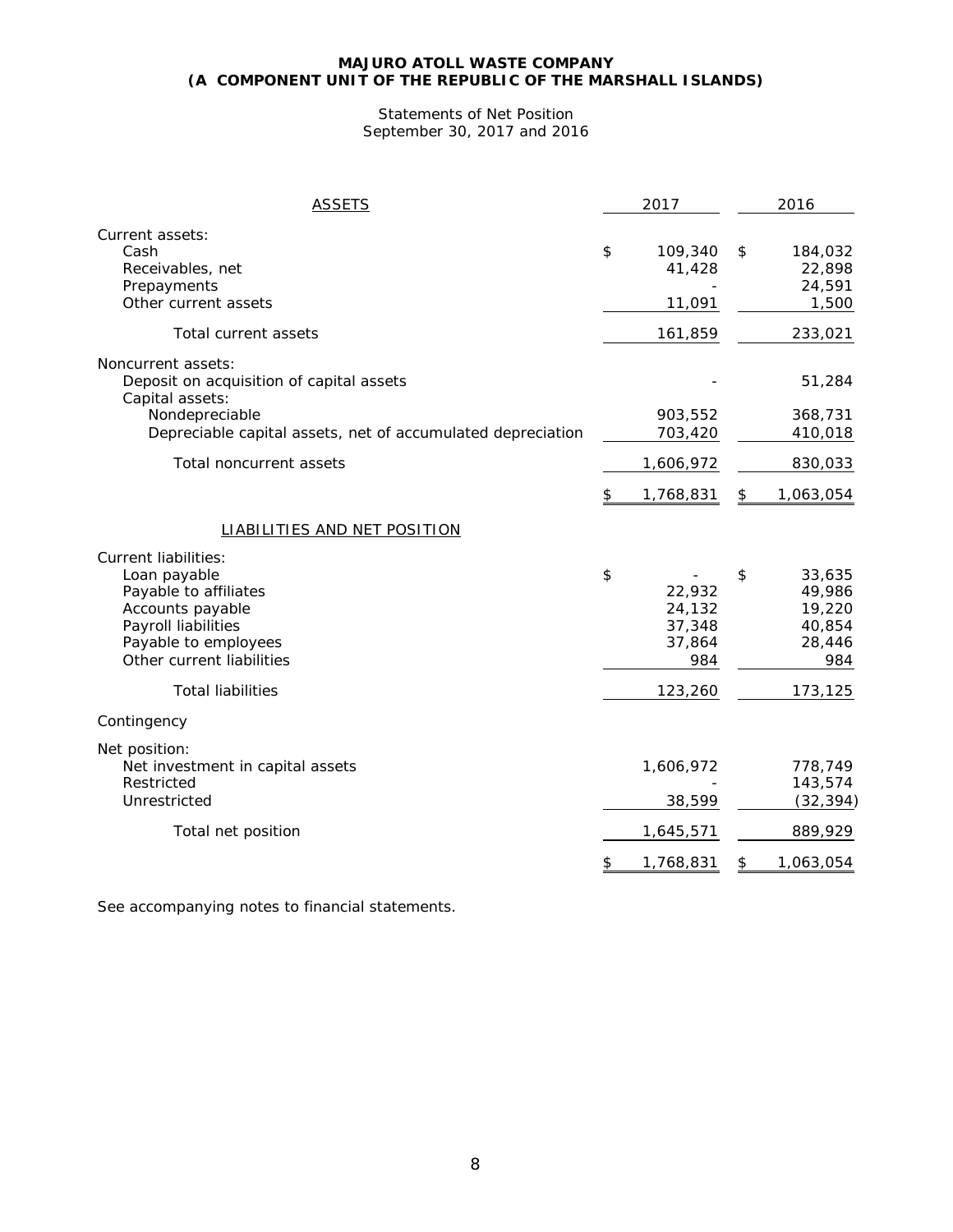## Statements of Revenues, Expenses, and Changes in Net Position Years Ended September 30, 2017 and 2016

| 2017                                                                                                                                          |                                                        | 2016                                                                                                                               |
|-----------------------------------------------------------------------------------------------------------------------------------------------|--------------------------------------------------------|------------------------------------------------------------------------------------------------------------------------------------|
| \$<br>130,943<br>36,950<br>3,515                                                                                                              | \$                                                     | 136,425<br>41,284<br>4,420                                                                                                         |
| 171,408                                                                                                                                       |                                                        | 182,129<br>(8,588)<br>173,541                                                                                                      |
|                                                                                                                                               |                                                        |                                                                                                                                    |
| 365,399<br>223,135<br>70,214<br>39,416<br>31,296<br>11,276<br>10,784<br>10,454<br>8,364<br>6,764<br>4,205<br>3,378<br>1,144<br>1,070<br>5,758 |                                                        | 403,669<br>223,382<br>75,037<br>50,852<br>8,512<br>14,429<br>96,087<br>4,493<br>7,590<br>3,688<br>4,010<br>1,382<br>3,800<br>3,562 |
|                                                                                                                                               |                                                        | 900,493                                                                                                                            |
|                                                                                                                                               |                                                        | (726, 952)                                                                                                                         |
| 472,018<br>(10, 458)                                                                                                                          |                                                        | 635,950<br>151,426<br>(4,069)                                                                                                      |
| 461,560                                                                                                                                       |                                                        | 783,307                                                                                                                            |
| (159, 689)                                                                                                                                    |                                                        | 56,355                                                                                                                             |
| 650,270<br>265,061<br>915,331                                                                                                                 |                                                        | 74,438<br>130,363<br>204,801<br>261,156                                                                                            |
|                                                                                                                                               |                                                        | 628,773                                                                                                                            |
| \$<br>1,645,571                                                                                                                               | \$                                                     | 889,929                                                                                                                            |
|                                                                                                                                               | 171,408<br>792,657<br>(621, 249)<br>755,642<br>889,929 |                                                                                                                                    |

See accompanying notes to financial statements.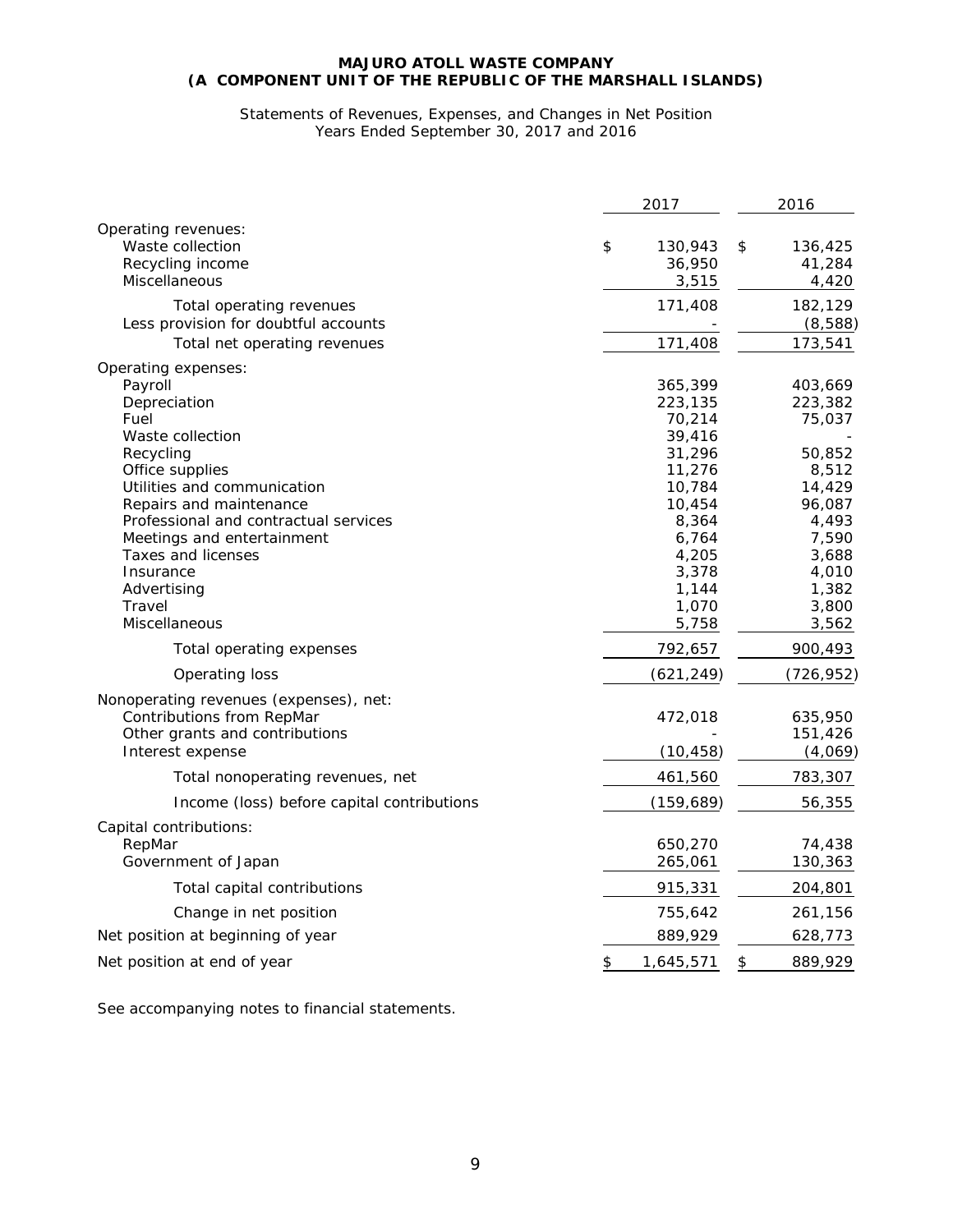#### Statements of Cash Flows Years Ended September 30, 2017 and 2016

|                                                                                                                                                                                                                                      | 2017                                                |                | 2016                                              |
|--------------------------------------------------------------------------------------------------------------------------------------------------------------------------------------------------------------------------------------|-----------------------------------------------------|----------------|---------------------------------------------------|
| Cash flows from operating activities:<br>Cash received from customers<br>Cash payments to suppliers for goods and services<br>Cash payments to employees for services                                                                | \$<br>152,878<br>(210, 995)<br>(359, 757)           | \$             | 166,441<br>(272, 958)<br>(427, 571)               |
| Net cash used in operating activities                                                                                                                                                                                                | (417, 874)                                          |                | (534,088)                                         |
| Cash flows from noncapital financing activities:<br>Net repayments under bank loan arrangement<br>Interest paid on bank loan<br>Other interest and penalties paid<br>Operating subsidy received from RepMar<br>Other grants received | (33, 635)<br>(2,021)<br>(8, 437)<br>472,018         |                | (31, 151)<br>(4,069)<br>635,950<br>151,426        |
| Net cash provided by noncapital financing activities                                                                                                                                                                                 | 427,925                                             |                | 752,156                                           |
| Cash flows from capital and related financing activities:<br>Acquisition of capital assets<br>Capital grants received from Government of Japan                                                                                       | (84, 743)                                           |                | (183, 384)<br>130,363                             |
| Net cash used in capital and related financing activities                                                                                                                                                                            | (84, 743)                                           |                | (53, 021)                                         |
| Net change in cash                                                                                                                                                                                                                   | (74, 692)                                           |                | 165,047                                           |
| Cash at beginning of year                                                                                                                                                                                                            | 184,032                                             |                | 18,985                                            |
| Cash at end of year                                                                                                                                                                                                                  | \$<br>109,340                                       | \$             | 184,032                                           |
| Reconciliation of operating loss to net cash used in<br>operating activities:<br>Operating loss<br>Adjustments to reconcile operating loss to net cash<br>used in operating activities:                                              | \$<br>$(621, 249)$ \$                               |                | (726,952)                                         |
| Depreciation<br>Provision for doubtful accounts<br>Decrease (increase) in assets:<br>Receivables<br>Prepayments<br>Other current assets<br>Increase (decrease) in liabilities:<br>Accounts payable                                   | 223,135<br>(18, 530)<br>24,591<br>(9, 591)<br>4,912 |                | 223,382<br>8,588<br>(15,688)<br>8,393<br>(4, 193) |
| Payable to affiliates<br>Payroll and other liabilities                                                                                                                                                                               | (26, 784)<br>5,642                                  |                | (17, 653)<br>(9,965)                              |
| Net cash used in operating activities                                                                                                                                                                                                | \$<br>(417, 874)                                    | \$             | (534,088)                                         |
| Summary of noncash financing activities:<br>Payments made by RepMar for the Jenrok landfill design:<br>Capital grant from RepMar<br>Acquisition of capital assets                                                                    | \$<br>650,270<br>(650, 270)                         |                | 74,438<br>(74, 438)                               |
|                                                                                                                                                                                                                                      | \$                                                  | $\overline{v}$ |                                                   |
| Equipment received from Japan Government:<br>Capital grant from Japan Government<br>Acquisition of capital assets                                                                                                                    | \$<br>265,061<br>(265, 061)                         | \$             |                                                   |
|                                                                                                                                                                                                                                      | \$                                                  | \$             |                                                   |
| Purchased of equipment received during the year:<br>Deposit on acquisition of capital assets<br>Acquisition of capital assets                                                                                                        | \$<br>51,284<br>(51, 284)                           | \$             |                                                   |
|                                                                                                                                                                                                                                      | \$                                                  | \$             |                                                   |

See accompanying notes to financial statements.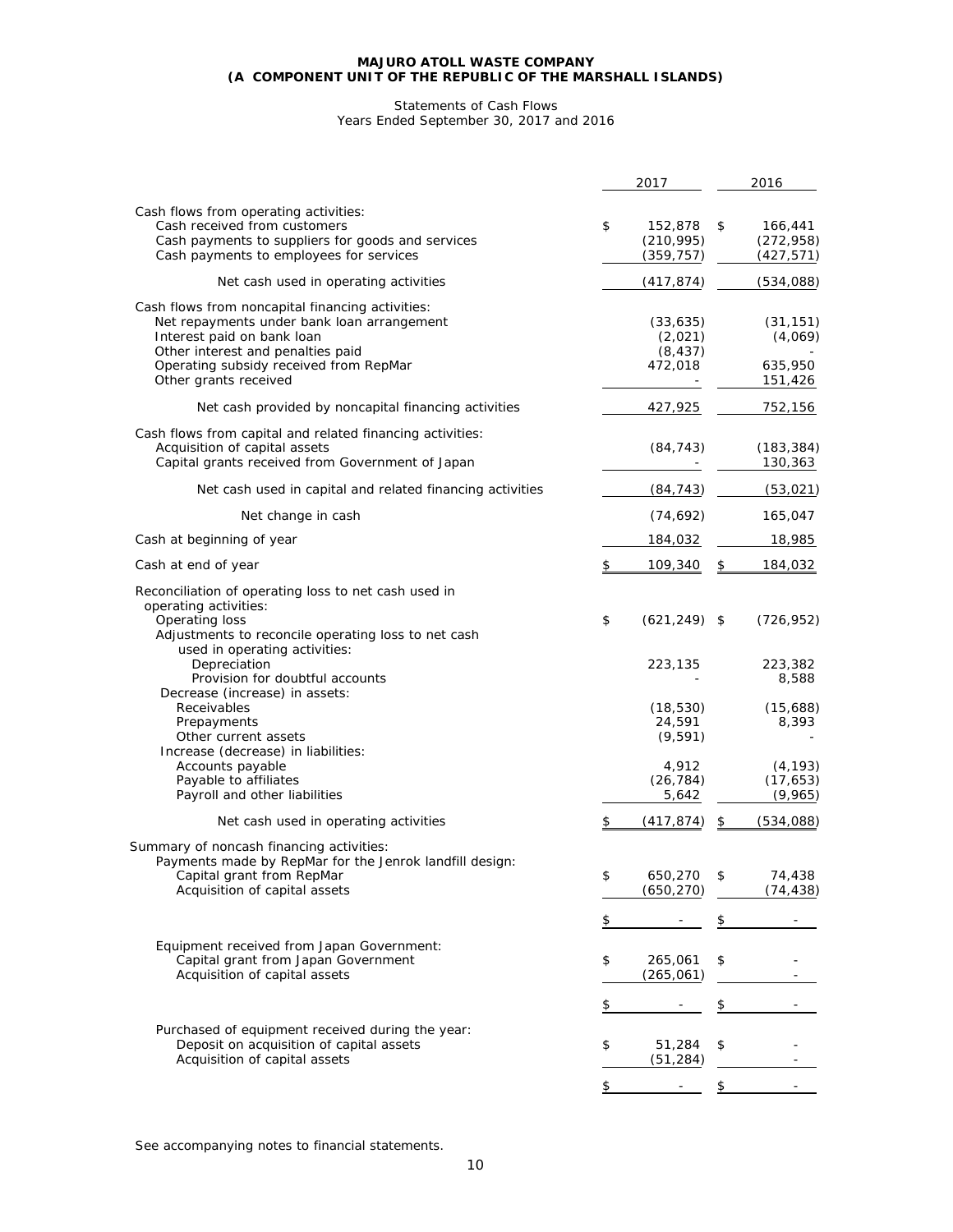Notes to Financial Statements September 30, 2017 and 2016

## (1) Organization

Majuro Atoll Waste Company (MAWC) was incorporated under the laws of the Republic of the Marshall Islands (RepMar) on January 30, 2007. The principal place of business is on Majuro Atoll. The purpose for which MAWC is organized is to engage in, but not limited to, the collection and disposal of solid waste on Majuro Atoll.

MAWC is governed by a five-member Board of Directors as follows:

- The Secretary of Public Works or Secretary responsible for solid waste.
- The Councilman on the Executive Committee responsible for solid waste management on the Majuro Atoll Local Government.
- One member from a list of two or more nomination by the Marshall Islands Chamber of Commerce.
- One member from a list of two or more nominations by the Marshall Islands Tourism Association.
- One member from a list of two or more nominations by the Marshall Islands Conservation Society.

MAWC's financial statements are incorporated into the financial statements of RepMar as a component unit.

### (2) Summary of Significant Accounting Policies

The accounting policies of MAWC conform to accounting principles generally accepted in the United States of America (GAAP) as applicable to governmental entities, specifically proprietary funds.

GASB Statement No. 34, *Basic Financial Statements - and Management's Discussion and Analysis - for State and Local Governments*, as amended by GASB Statement No. 37, *Basic Financial Statements - and Management's Discussion and Analysis - for State and Local Governments: Omnibus*, GASB Statement No. 38, *Certain Financial Statement Note Disclosures*, and GASB Statement No. 61, *The Financial Reporting Entity: Omnibus – an amendment of GASB Statements No. 14 and 34,* establish financial reporting standards for governmental entities, which require that management's discussion and analysis of the financial activities be included with the basic financial statements and notes and modifies certain other financial statement disclosure requirements.

To conform to these requirements, equity is presented in the following net position categories:

- Net investment in capital assets: capital assets, net of accumulated depreciation and outstanding principal balances of debt attributable to the acquisition, construction or improvement of those assets.
- Restricted: Nonexpendable net position subject to externally imposed stipulations that require MAWC to maintain such permanently. As of September 30, 2017 and 2016, MAWC does not have nonexpendable restricted net position. Expendable net position whose use by MAWC is subject to externally imposed stipulations that can be fulfilled by actions of MAWC pursuant to those stipulations or that expire with the passage of time. As of September 30, 2016, MAWC has expendable net position amounting to \$143,574.
- Unrestricted: Net position that is not subject to externally imposed stipulations. Unrestricted net position may be designated for specific purposes by action by management or the Board of Directors or may otherwise be limited by contractual agreements with outside parties.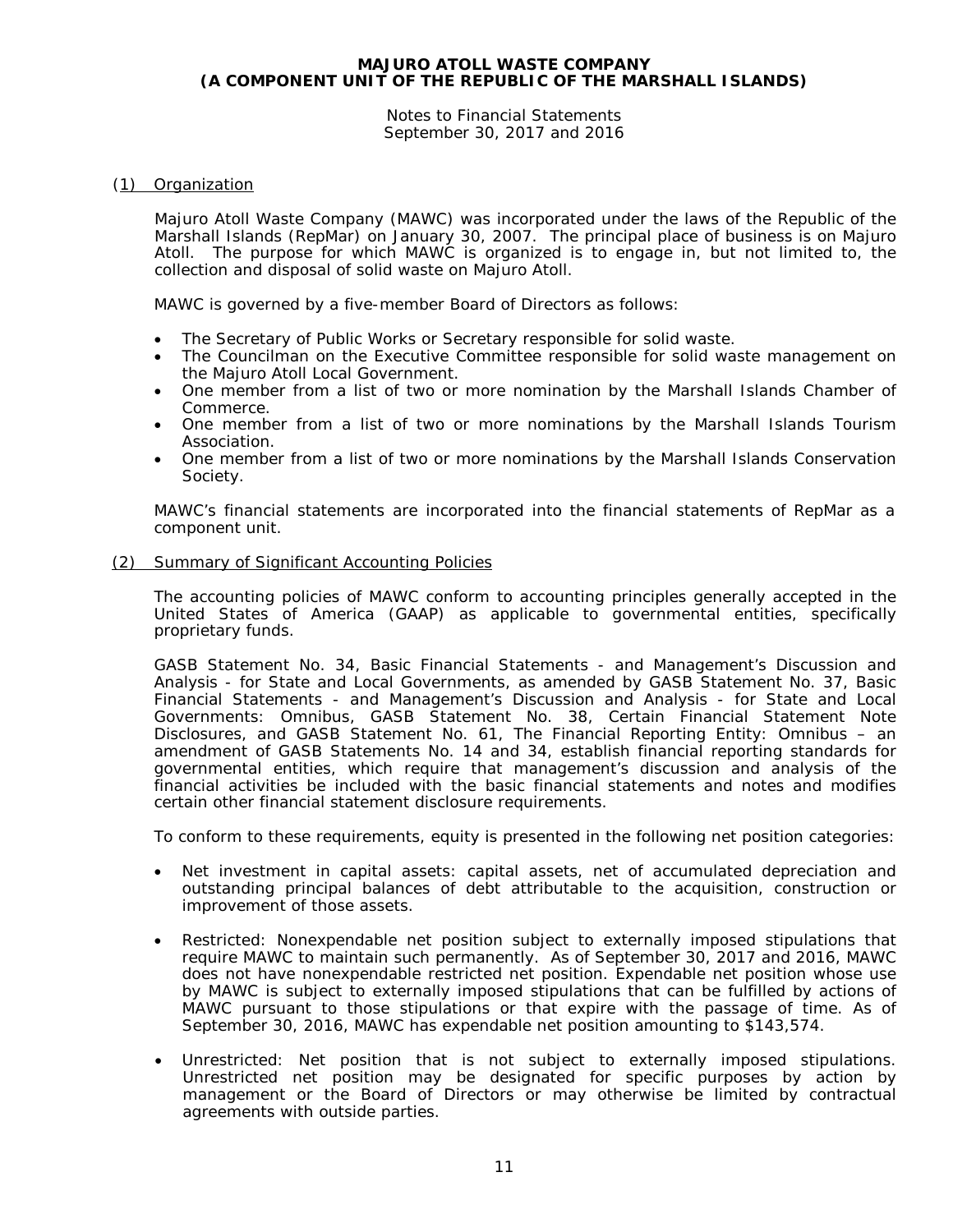Notes to Financial Statements September 30, 2017 and 2016

#### (2) Summary of Significant Accounting Policies, Continued

#### Basis of Accounting

Proprietary funds are accounted for on a flow of economic resources measurement focus. With this measurement focus, all assets and deferred outflows of resources, and liabilities and deferred inflows of resources associated with the operation of the fund are included in the statements of net position. Proprietary fund operating statements present increases and decreases in net position. The accrual basis of accounting is utilized by proprietary funds. Under this method, revenues are recorded when earned and expenses are recorded at the time liabilities are incurred.

#### Operating and Non-Operating Revenue and Expenses

Operating revenues and expenses generally result directly from the operation and maintenance of MAWC. Non-operating revenues and expenses result from capital and related financing activities as well as certain other non-recurring income and expense items. Other grants and contributions revenue for the year ended September 30, 2016, consist of \$151,426 received from the Secretariat of the Pacific Regional Environment Programme, of which \$143,574 remains unexpended at September 30, 2016 and is presented as restricted net position.

#### Cash

Custodial credit risk is the risk that in the event of a bank failure, MAWC's deposits may not be returned to it. Such deposits are not covered by depository insurance and are either uncollateralized or collateralized with securities held by the pledging financial institution or held by the pledging financial institution but not in the depositor-government's name. MAWC does not have a deposit policy for custodial credit risk.

For purposes of the statements of net position and of cash flows, cash represents cash on hand and cash in bank accounts. As of September 30, 2017 and 2016, the carrying amounts of cash were \$109,340 and \$184,032, respectively, and the corresponding bank balances were \$120,718 and \$190,345, respectively. Of the bank balances, \$79,003 and \$155,587, respectively, are maintained in a financial institution subject to Federal Deposit Insurance Corporation (FDIC) insurance. As of September 30, 2017 and 2016, bank deposits in the amount of \$79,003 and \$155,587, respectively, were FDIC insured. Bank deposits of \$41,715 and \$34,758, respectively, are maintained in a financial institution not subject to depository insurance. MAWC does not require collateralization of its cash deposits; therefore, deposit levels in excess of FDIC insurance coverage are uncollateralized. Accordingly, these deposits are exposed to custodial credit risk. MAWC has not experienced any losses in such accounts and management believes it is not exposed to any significant credit risk on its deposits.

#### Receivables

Accounts receivable are due from customers both governmental agencies and businesses located in the Majuro Atoll and are interest free and uncollateralized. The allowance for doubtful accounts is stated at an amount which management believes will be adequate to absorb potential losses on accounts receivable that may become uncollectible based on evaluations of the collectability of these accounts and prior collection experience. The allowance is established through a provision for losses on accounts receivable charged to expense. Bad debts are written-off against the allowance on the specific identification method.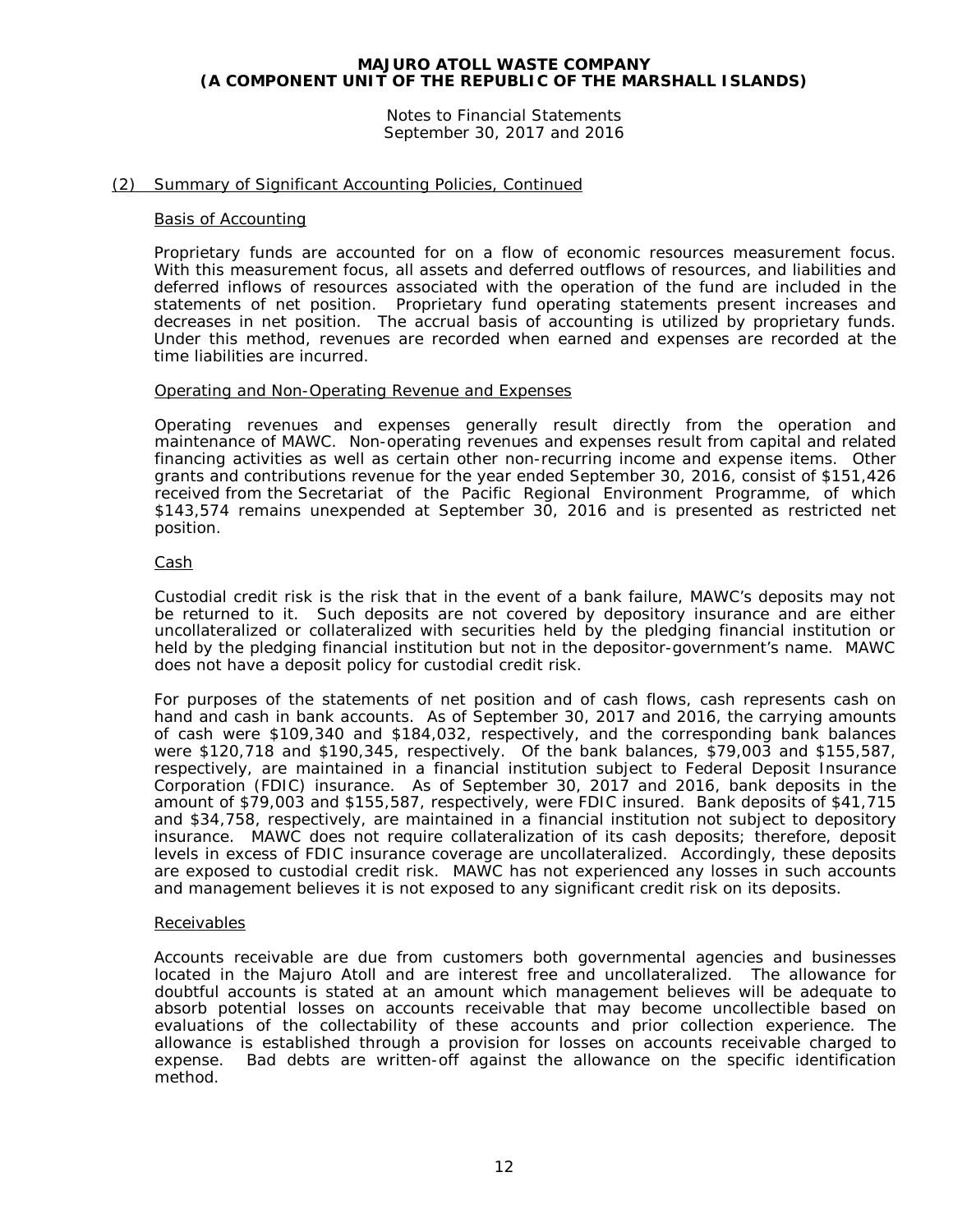Notes to Financial Statements September 30, 2017 and 2016

#### (2) Summary of Significant Accounting Policies, Continued

#### **Prepayments**

Certain prepayments to vendors or persons for goods and services reflect costs applicable to future accounting periods and are recorded as prepayments in the accompanying statements of net position.

#### Property and Equipment

MAWC generally capitalizes individual items with a cost that equals or exceeds \$250 and has estimated useful life of more than one year. Property and equipment is recorded at cost. Depreciation of property and equipment is calculated using the straight-line method over the estimated useful lives of the assets. Estimated useful lives of equipment, vehicles, and furniture and fixtures range from 4 to 10 years.

#### Deferred Outflows of Resources

In addition to assets, the statement of net position will sometimes report a separate section for deferred outflows of resources. This separate financial statement element represents a consumption of net position that applies to a future period and so will not be recognized as an outflow of resources (deduction of net position) until then. MAWC has no items that qualify for reporting in this category.

#### Deferred Inflows of Resources

In addition to liabilities, the statement of net position will sometimes report a separate section for deferred inflows of resources. This separate financial statement element represents an acquisition of net position that applies to a future period and so will not be recognized as an inflow of resources (additions to net position) until then. MAWC has no items that qualify for reporting in this category.

### Taxes

Corporate profits are not subject to income tax in the Marshall Islands. Instead, RepMar imposes a gross receipts tax (GRT) of 3% on revenues. MAWC is specifically exempt from this tax.

#### New Accounting Standards

During the year ended September 30, 2017, MAWC implemented the following pronouncements:

- GASB Statement No. 73, *Accounting and Financial Reporting for Pensions and Related Assets That Are Not Within the Scope of GASB Statement 68, and Amendments to Certain Provisions of GASB Statements 67 and 68*, which aligns the reporting requirements for pensions and pension plans not covered in GASB Statements 67 and 68 with the reporting requirements in Statement 68.
- GASB Statement No. 74, *Financial Reporting for Postemployment Benefit Plans Other Than Pension Plans*, which replaces Statements No. 43, *Financial Reporting for Postemployment Benefit Plans Other Than Pension Plans,* as amended, and No. 57, *OPEB Measurements by Agent Employers and Agent Multiple-Employer Plans*, and addresses financial reporting requirements for governments whose employees are provided with postemployment benefits other than pensions (other postemployment benefits or OPEB).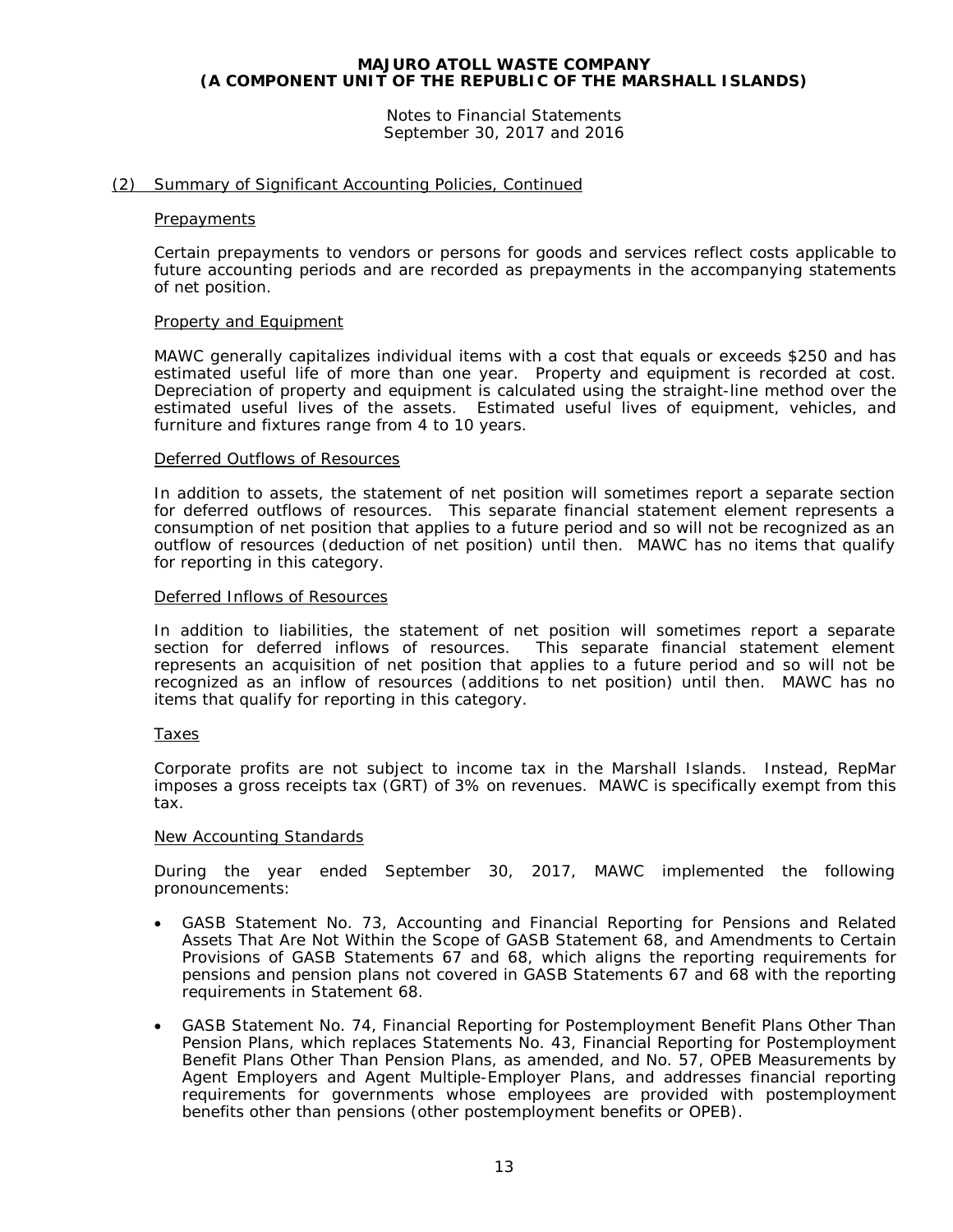Notes to Financial Statements September 30, 2017 and 2016

### (2) Summary of Significant Accounting Policies, Continued

New Accounting Standards, Continued

- GASB Statement No. 77, *Tax Abatement Disclosures*, which requires governments that enter into tax abatement agreements to disclose certain information about the agreements.
- GASB Statement No. 78, *Pensions Provided through Certain Multiple-Employer Defined Benefit Pension Plans*, which addresses a practice issue regarding the scope and applicability of Statement No. 68, *Accounting and Financial Reporting for Pensions*.
- GASB Statement No. 80, *Blending Requirements for Certain Component Units - an amendment of GASB Statement No. 14*, which improves financial reporting by clarifying the financial statement presentation requirements for certain component units.
- GASB Statement No. 82, *Pension Issues - an amendment of GASB Statements No. 67, No. 68, and No. 73*, which addresses issues regarding (1) the presentation of payroll-related measures in required supplementary information, (2) the selection of assumptions and the treatment of deviations from the guidance in an Actuarial Standard of Practice for financial reporting purposes, and (3) the classification of payments made by employers to satisfy employee (plan member) contribution requirements.

The implementation of these statements did not have a material effect on the accompanying financial statements.

In June 2015, GASB issued Statement No. 75, *Accounting and Financial Reporting for Postemployment Benefits Other Than Pensions*, which replaces the requirements of Statements No. 45, *Accounting and Financial Reporting by Employers for Postemployment Benefits Other Than Pensions*, as amended, and No. 57, *OPEB Measurements by Agent Employers and Agent Multiple-Employer Plans*, and provides guidance on reporting by governments that provide OPEB to their employees and for governments that finance OPEB for employees of other governments. The provisions in Statement No. 75 are effective for fiscal years beginning after June 15, 2017. Management does not believe that the implementation of this statement will have a material effect on the financial statements.

In March 2016, GASB issued Statement No. 81, *Irrevocable Split-Interest Agreements,* which improves accounting and financial reporting for irrevocable split-interest agreements by providing recognition and measurement guidance for situations in which a government is a beneficiary of the agreement. The provisions in Statement No. 81 are effective for fiscal years beginning after December 15, 2016. Management does not believe that the implementation of this statement will have a material effect on the financial statements.

In November 2016, GASB issued Statement No. 83, *Certain Asset Retirement Obligations*, which addresses accounting and financial reporting for certain asset retirement obligations (AROs) associated with the retirement of a tangible capital asset. The provisions in Statement No. 83 are effective for fiscal years beginning after June 15, 2018. Management does not believe that the implementation of this statement will have a material effect on the financial statements.

In January 2017, GASB issued Statement No. 84, *Fiduciary Activities*, which establishes criteria for identifying fiduciary activities of all state and local governments. The provisions in Statement No. 84 are effective for fiscal years beginning after December 15, 2018. Management does not believe that the implementation of this statement will have a material effect on the financial statements.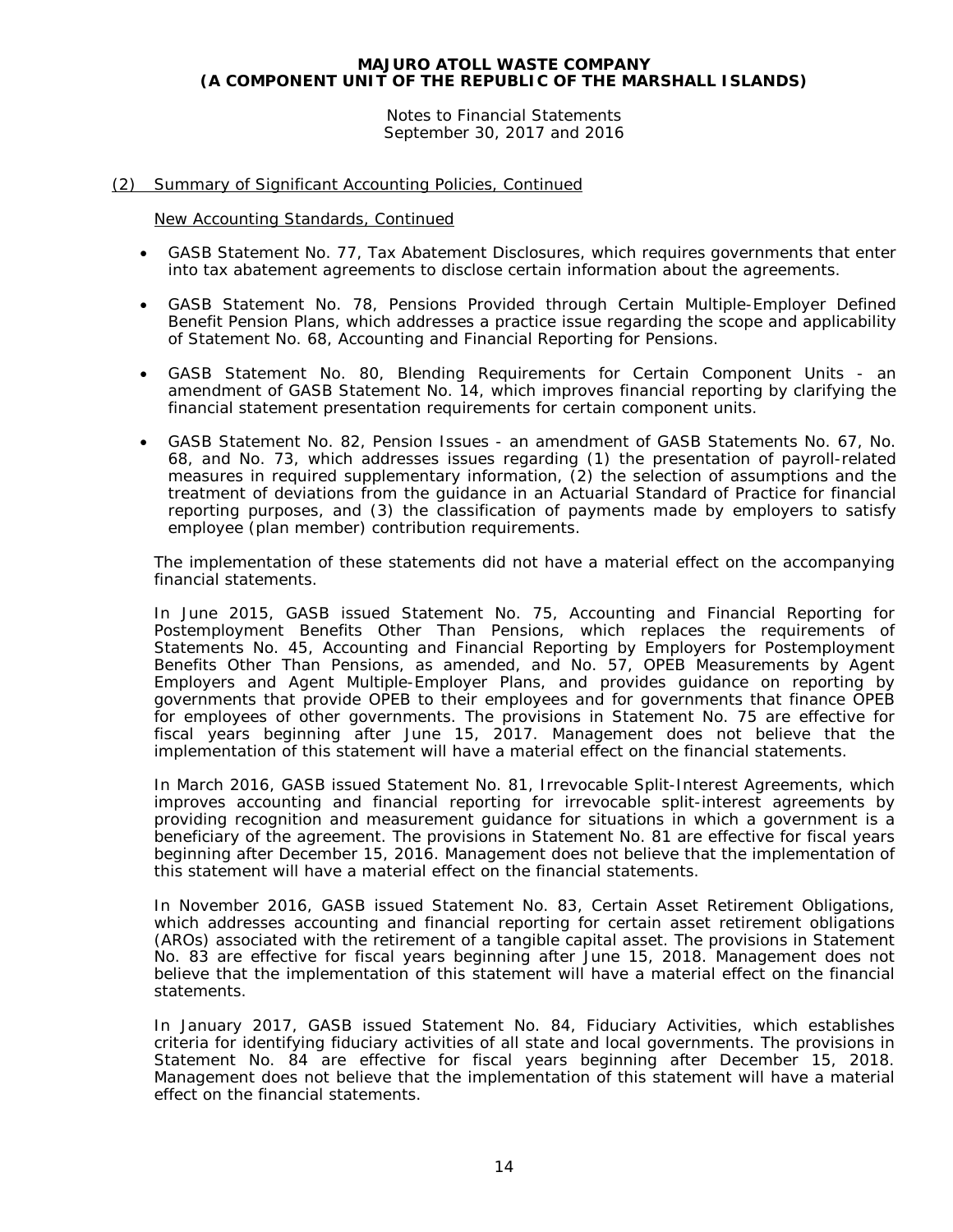Notes to Financial Statements September 30, 2017 and 2016

### (2) Summary of Significant Accounting Policies, Continued

#### New Accounting Standards, Continued

In March 2017, GASB issued Statement No. 85, *Omnibus 2017*, which address practice issues that have been identified during implementation and application of certain GASB Statements including issues related to blending component units, goodwill, fair value measurement and application, and postemployment benefits (pensions and other postemployment benefits). The provisions in Statement No. 85 are effective for fiscal years beginning after June 15, 2017. Management does not believe that the implementation of this statement will have a material effect on the financial statements.

In May 2017, GASB issued Statement No. 86, *Certain Debt Extinguishment Issues*, which improves consistency in accounting and financial reporting for in-substance defeasance of debt. The provisions in Statement No. 86 are effective for fiscal years beginning after June 15, 2017. Management does not believe that the implementation of this statement will have a material effect on the financial statements.

In June 2017, GASB issued Statement No. 87, *Leases*, which establishes a single model for lease accounting based on the foundational principle that leases are financings of the right to use an underlying asset. The provisions in Statement No. 87 are effective for fiscal years beginning after December 15, 2019. Management has yet to determine whether the implementation of this statement will have a material effect on the financial statements.

#### Estimates

The preparation of financial statements in accordance with GAAP requires management to make estimates and assumptions that affect the reported amounts of assets and deferred outflows of resources, liabilities and deferred inflows of resources, and disclosure of contingent assets and liabilities at the date of the financial statements and the reported amounts of revenues and expenses during the reporting period. Actual results could differ from those estimates.

### (3) Receivables

Receivables at September 30, 2017 and 2016, consist of the following:

|                                      | 2017                | 2016               |
|--------------------------------------|---------------------|--------------------|
| Trade<br>Affiliates                  | \$55,064<br>42,490  | \$42,717<br>36,307 |
| Less allowance for doubtful accounts | 97.554<br>(56, 126) | 79,024<br>(56,126) |
|                                      | 1.428               | 22.898             |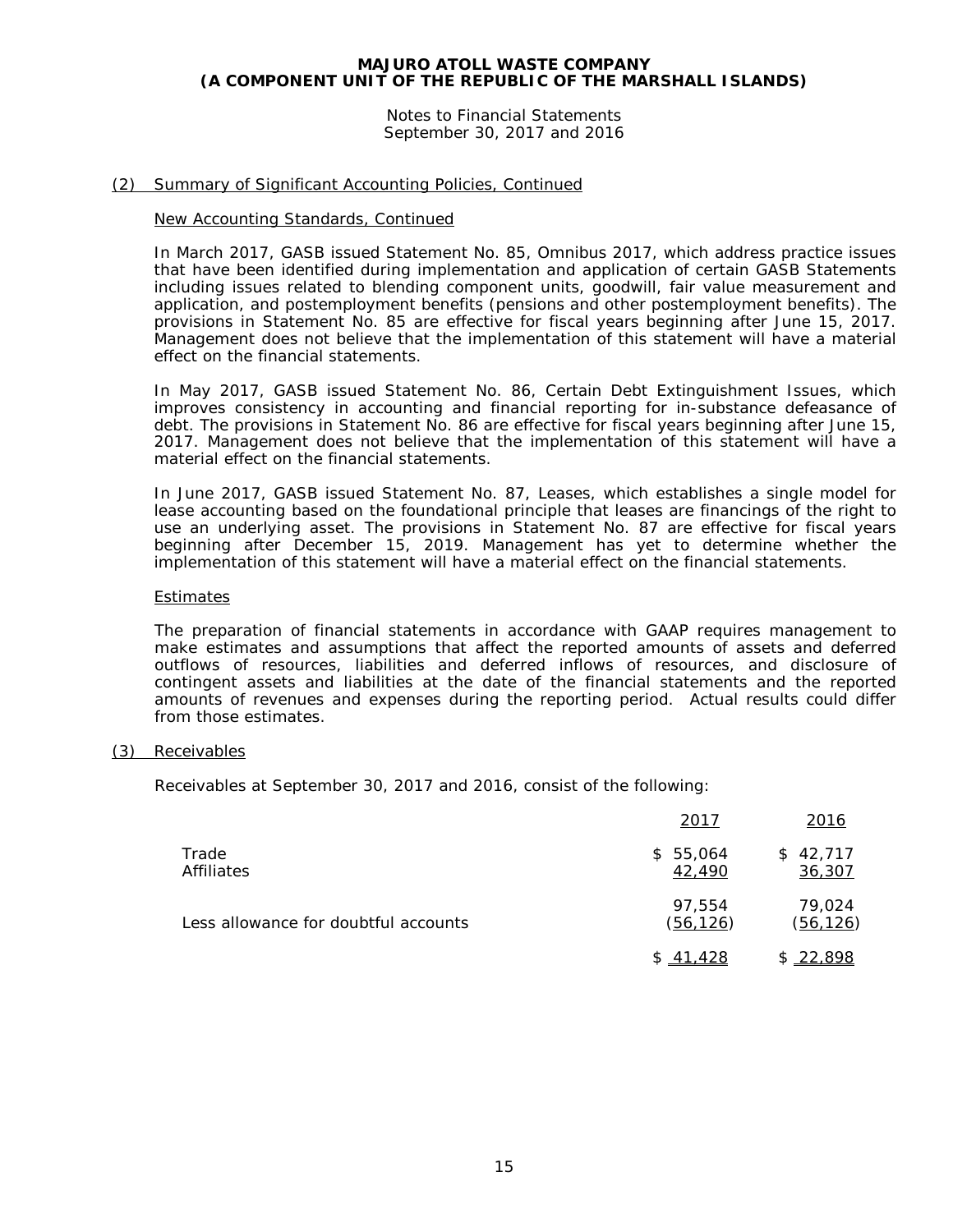Notes to Financial Statements September 30, 2017 and 2016

#### (4) Capital Assets

Capital asset activity for the years ended September 30, 2017 and 2016 is as follows:

|                                                                                                                                                                                     |                                                                   |                                     | 2017                         |                                                                   |
|-------------------------------------------------------------------------------------------------------------------------------------------------------------------------------------|-------------------------------------------------------------------|-------------------------------------|------------------------------|-------------------------------------------------------------------|
| Depreciable capital assets:                                                                                                                                                         | Balance at<br>October<br>1, 2016                                  | <b>Additions</b>                    | Reclass/<br><b>Disposals</b> | Balance at<br>September<br>30, 2017                               |
| Office equipment<br>Recycling equipment<br>Truck and heavy equipment<br>Office building                                                                                             | \$<br>12,005<br>238,664<br>913,603<br>13,471                      | 2,000<br>\$<br>389,758              | \$                           | 14,005<br>\$<br>628,422<br>913,603<br>13,471                      |
| Recycle center<br>Waste segregation structure<br>Waste collection equipment                                                                                                         | $\sim$<br>47,423<br>810,112                                       | 124,779<br>$\overline{\phantom{a}}$ |                              | 124,779<br>47,423<br>810,112                                      |
| Less accumulated depreciation                                                                                                                                                       | 2,035,278<br>(1,625,260)                                          | 516,537<br>(223, 135)               | $\blacksquare$               | 2,551,815<br>(1,848,395)                                          |
| Nondepreciable capital assets:                                                                                                                                                      | 410,018                                                           | 293,402                             |                              | 703,420                                                           |
| Construction in progress                                                                                                                                                            | 368,731                                                           | 659,600                             | (124, 779)                   | 903,552                                                           |
|                                                                                                                                                                                     | 778,749<br>$\mathsf{\$}$                                          |                                     |                              | $$953,002$$ $$(124,779)$$ $$1,606,972$                            |
|                                                                                                                                                                                     |                                                                   |                                     | 2016                         |                                                                   |
|                                                                                                                                                                                     | Balance at                                                        |                                     |                              | Balance at                                                        |
|                                                                                                                                                                                     | October<br>1, 2015                                                | Additions                           | Reclass/<br><b>Disposals</b> | September<br>30, 2016                                             |
| Depreciable capital assets:<br>Office equipment<br>Recycling equipment<br>Truck and heavy equipment<br>Office building<br>Waste segregation structure<br>Waste collection equipment | \$<br>12,005<br>227,291<br>913,603<br>13,471<br>47,423<br>804,835 | \$<br>$\sim$<br>11,373<br>5,277     | \$                           | \$<br>12,005<br>238,664<br>913,603<br>13,471<br>47,423<br>810,112 |
| Less accumulated depreciation                                                                                                                                                       | 2,018,628<br>(1, 401, 878)                                        | 16,650<br>(223, 382)                |                              | 2,035,278<br>(1,625,260)                                          |
|                                                                                                                                                                                     | 616,750                                                           | (206, 732)                          |                              | 410,018                                                           |
| Nondepreciable capital assets:<br>Construction in progress                                                                                                                          | 178,843                                                           | 189,888                             |                              | 368,731                                                           |

During the year ended September 30, 2016, MAWC received a \$130,363 grant from the Government of Japan for the construction of a recycle center, which commenced operations in December 2016. During the year ended September 30, 2017, MAWC received recycling equipment at a cost of \$265,061 from the Government of Japan.

As of September 30, 2017 and 2016, construction in progress includes certain capitalized costs of \$903,552 and \$253,282, respectively, associated with the new Jenrok landfill. Construction of the new landfill is currently on hold due to insufficient funding. Management believes that continuation of the landfill construction is dependent upon funding being made available by RepMar.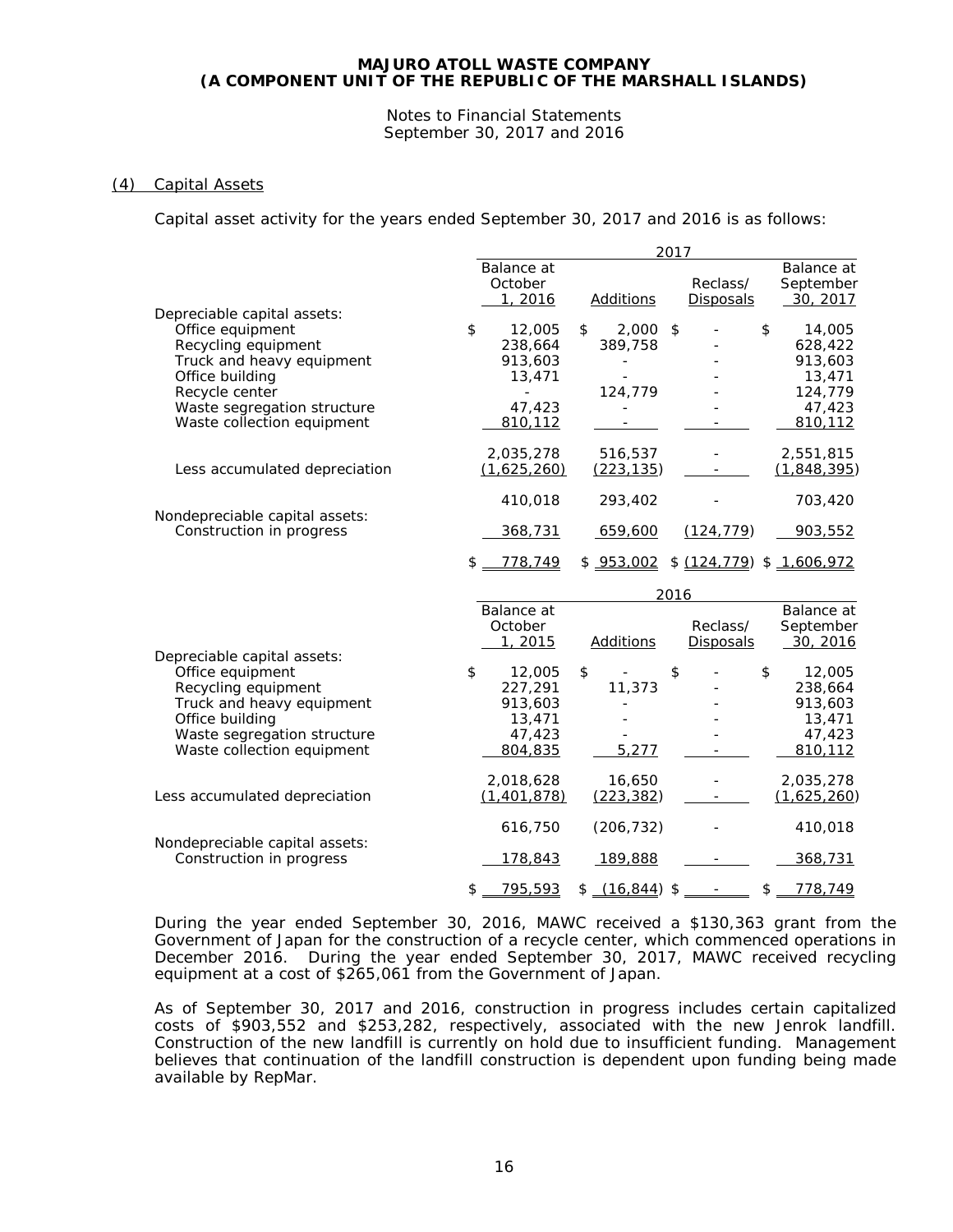Notes to Financial Statements September 30, 2017 and 2016

#### (5) Risk Management

MAWC purchases commercial insurance to cover its potential risks from operations. It is substantially self-insured for all other risks. Management is of the opinion that no material losses have been sustained as a result of this practice during the past three years.

#### (6) Social Security Taxes Payable

In 2014, MAWC entered into a promissory note agreement with the Marshall Islands Social Security Administration (MISSA) for certain delinquent taxes payable in the initial amount of \$39,426. The terms of this agreement included monthly payments of \$2,000, inclusive of interest at 12% per annum, commencing February 10, 2014. Obligations under this agreement were settled in full during the year ended September 30, 2016.

Changes in delinquent social security taxes payable during the year ended September 30, 2016 were as follows:

| Balance at<br>October 1,<br>2015 | Additions | Reductions 30, 2016 | Balance at<br>September | Due<br>Within<br>One Year |
|----------------------------------|-----------|---------------------|-------------------------|---------------------------|
| \$5.663                          | $S -$     | \$ (5.663)          | $\frac{1}{2}$           |                           |

#### (7) Long-Term Debt

In 2013, MAWC entered into a \$120,000 bank loan for the purpose of funding operational requirements with interest at 8% per annum and collateralized by equipment. This loan was paid in full during the year ended September 30, 2017.

Changes in long-term debt during the years ended September 30, 2017 and 2016 were as follows:

|                      | Balance at<br>October 1,<br>2016 | Additions      | <b>Reductions</b> | Balance at<br>September<br>30, 2017 | Due<br>Within<br>One Year |
|----------------------|----------------------------------|----------------|-------------------|-------------------------------------|---------------------------|
| Commercial bank loan | \$33,635                         | $\mathbb{S}$ - | \$(33,635)        | $\text{\$}$ - \$ -                  |                           |
|                      | Balance at<br>October 1,<br>2015 | Additions      | <b>Reductions</b> | Balance at<br>September<br>30, 2016 | Due<br>Within<br>One Year |
| Commercial bank loan | \$64,786                         |                | \$(31, 151)       | \$33,635                            | \$33,635                  |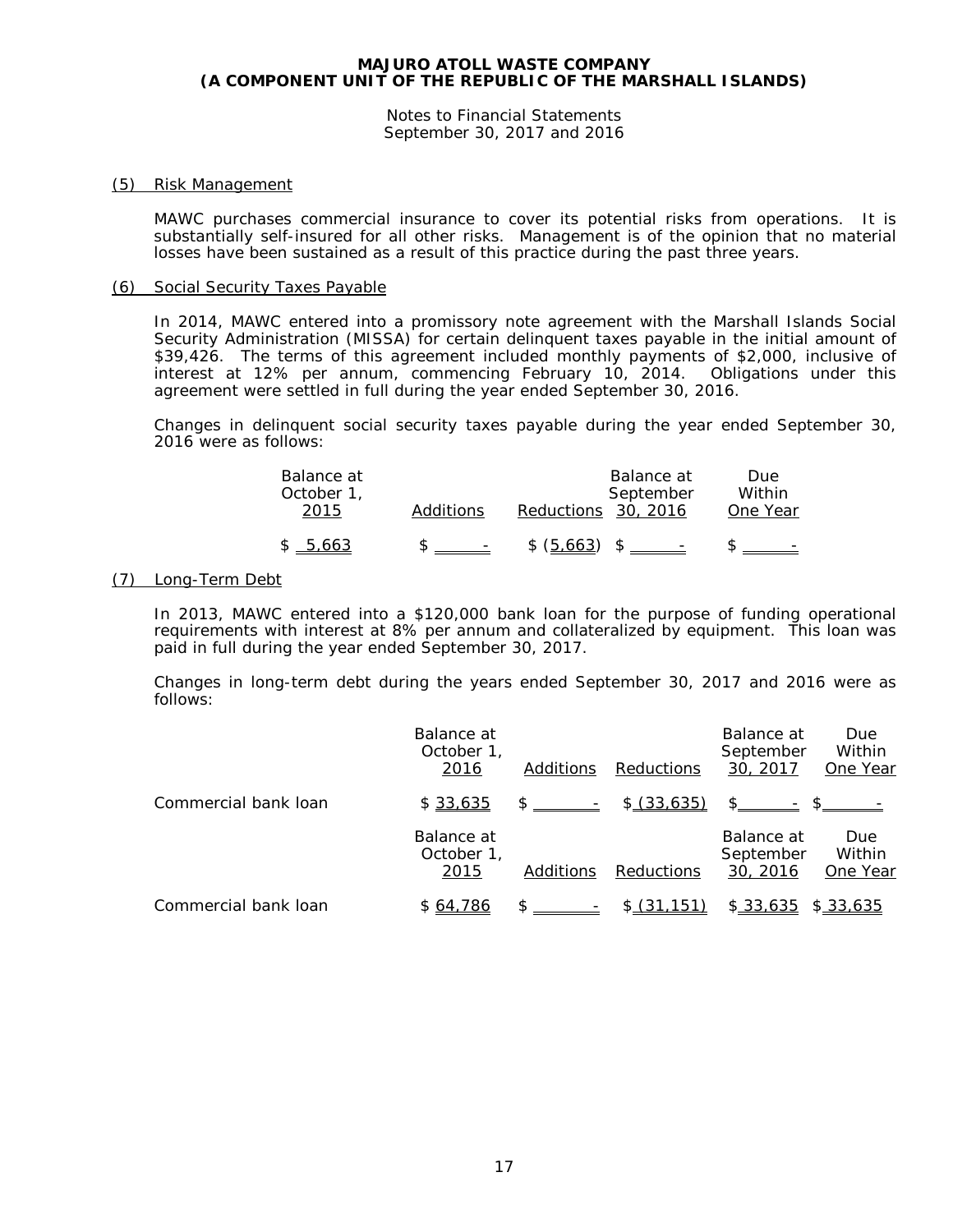#### Notes to Financial Statements September 30, 2017 and 2016

#### (8) Related Party Transactions

MAWC utilizes services from certain affiliated entities at substantially the same terms and conditions as those incurred from third parties. A summary of related party transactions as of and for the years ended September 30, 2017 and 2016 are as follows:

|                                     |              |          | 2017        |          |
|-------------------------------------|--------------|----------|-------------|----------|
|                                     | Revenues     | Expenses | Receivables | Payables |
| Marshalls Energy Company, Inc.      | \$11,321     | \$7,451  | 4,530<br>\$ | 476      |
| Marshall Islands Social Security    |              |          |             |          |
| Administration                      | 288          | 37,316   | 48          | 19,312   |
| College of the Marshall Islands     | 4.691        |          | 4,110       |          |
| Marshall Islands National           |              |          |             |          |
| <b>Telecommunications Authority</b> | 5            | 2.167    | 54          | 967      |
| RepMar                              | 20,708       | 4,887    | 27,687      | 2,177    |
| Other                               | 16,052       | 1,531    | 6,061       |          |
|                                     | 53,065<br>S. | 53,352   | 42,490<br>£ | \$22,932 |

|                                     | 2016     |             |             |             |  |
|-------------------------------------|----------|-------------|-------------|-------------|--|
|                                     | Revenues | Expenses    | Receivables | Payables    |  |
| Marshalls Energy Company, Inc.      | \$2,449  | 8,295<br>\$ | 959<br>\$   | 1,449<br>\$ |  |
| Marshall Islands Social Security    |          |             |             |             |  |
| Administration                      | 288      | 35,789      | 48          | 17,358      |  |
| College of the Marshall Islands     | 5.131    |             | 1.195       |             |  |
| Marshall Islands National           |          |             |             |             |  |
| <b>Telecommunications Authority</b> | 25       | 5.471       | 99          | 264         |  |
| RepMar                              | 6,200    | 3.698       | 20,956      | 30,915      |  |
| Other                               | 20,767   | 1,025       | 13,050      |             |  |
|                                     | \$34,860 | \$54,278    | \$36,307    | \$49,986    |  |

MAWC received operating subsidies from RepMar during the years ended September 30, 2017 and 2016, as follows:

|                                                  | 2017                 | 2016                 |
|--------------------------------------------------|----------------------|----------------------|
| Compact Environment Sector Grant<br>General Fund | \$319,220<br>152.798 | \$320.760<br>315,190 |
|                                                  | \$472.018            | \$635,950            |

During the years ended September 30, 2017 and 2016, RepMar made direct payments to a vendor in the amount of \$650,270 and \$74,438, respectively, for the Jenrok landfill design on behalf of MAWC. These payments were made by RepMar under the Compact Public These payments were made by RepMar under the Compact Public Infrastructure Sector Grant.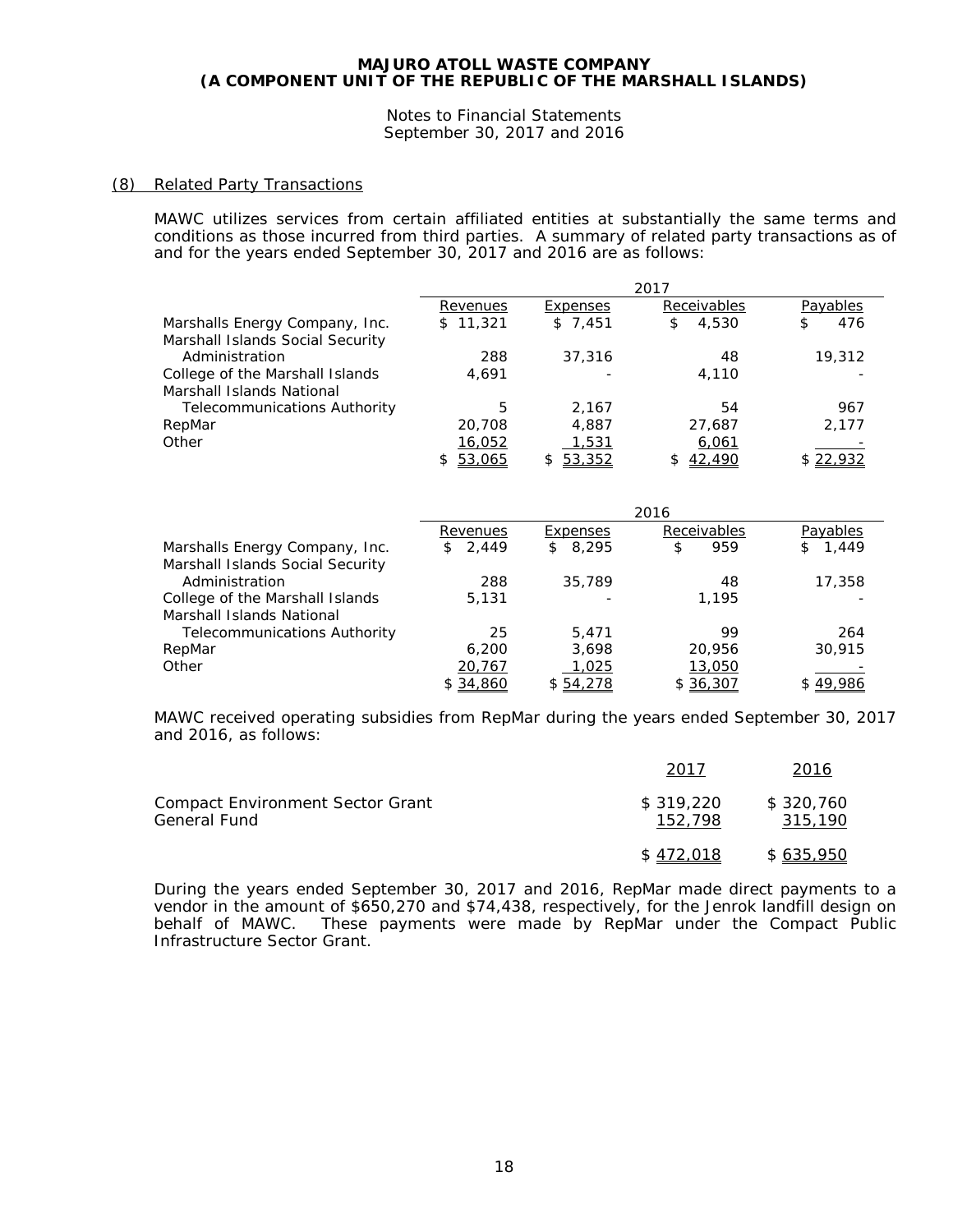Notes to Financial Statements September 30, 2017 and 2016

#### (9) Contingencies

#### Going Concern

The accompanying financial statements have been prepared in conformity with accounting principles generally accepted in the United States of America, which contemplates the continuation of MAWC as a going concern. MAWC sustained substantial operating losses during the years ended September 30, 2017 and 2016 of \$621,249 and \$726,952, respectively. Management acknowledges that it is currently dependent on RepMar for cash funding in order to maintain MAWC as a going concern. Although RepMar has provided funding in the past, MAWC does not have a formal agreement with RepMar to provide funds in the future. Management believes that the continuation of MAWC's operations is dependent upon the future financial support of RepMar, deferment in payment of certain liabilities, and/or significant improvements in operations. Further, the construction of the Jenrok landfill has been delayed due to a lack of funds and is awaiting infrastructure funding from RepMar to complete construction. Management believes that the infrastructure funding from RepMar is more likely than not to be made available. If RepMar does not complete the related construction, the carrying values of the related assets would be materially impacted.

In view of these matters, realization of the related assets in the accompanying statement of net position at September 30, 2017, is dependent upon continued operations of MAWC, which, in turn, is dependent upon MAWC's ability to provide service to its customers and the success of future operations. Management believes that actions presently being undertaken to revise MAWC's operating requirements, including the generation of positive cash flows from operations, and increasing the customer base, provide the opportunity for MAWC to continue as a going concern. For the year ending September 30, 2018, RepMar and the Republic of China (ROC) appropriated \$304,030 and \$460,680, respectively, to MAWC for the purpose of funding operations and Compact Public Infrastructure Sector from RepMar of \$180,766 for capital purposes.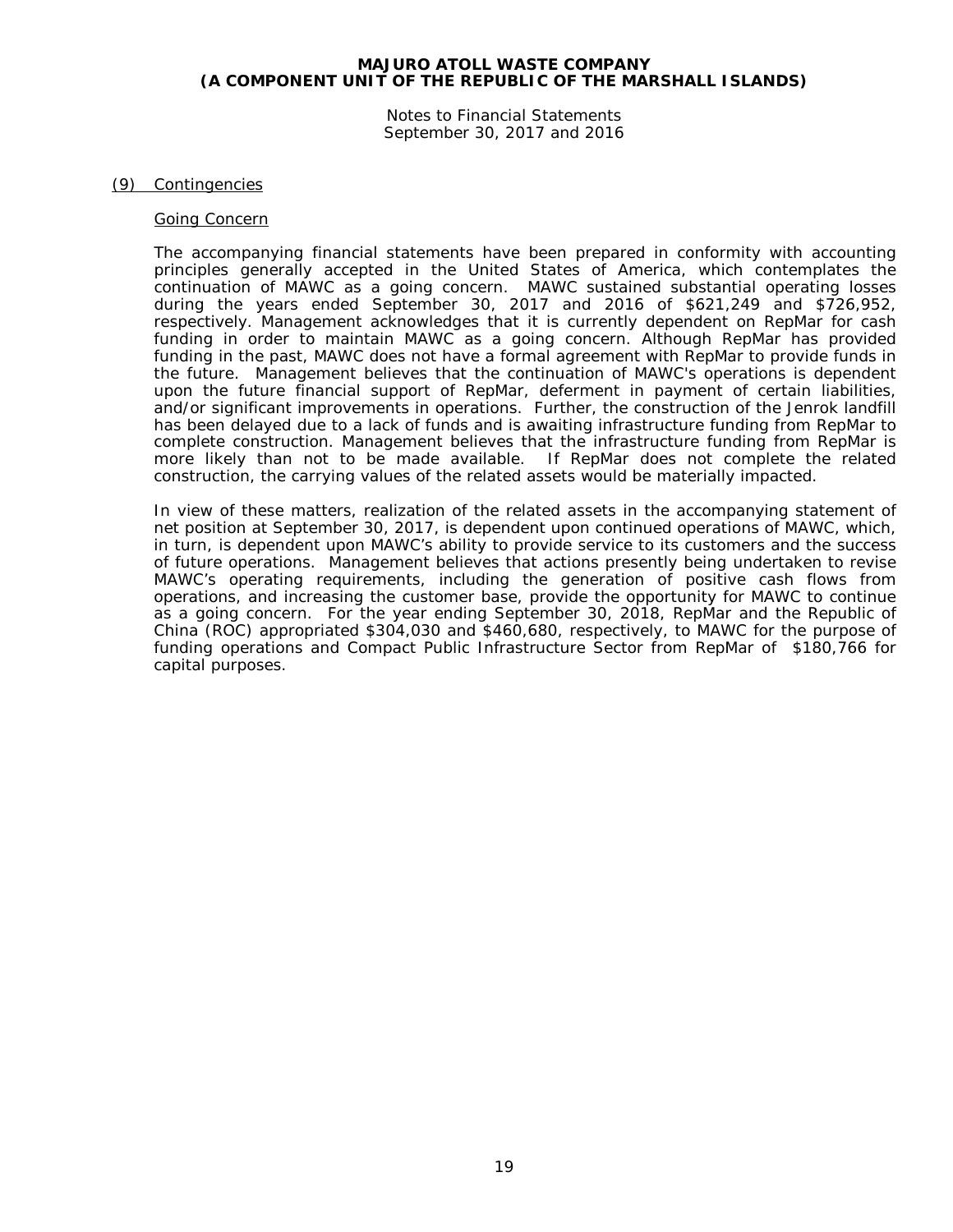

Deloitte & Touche LLP 361 South Marine Corps Drive Tamuning, GU 96913-3973 USA

Tel: +1 (671) 646-3884 Fax: +1 (671) 649-4265

www.deloitte.com

#### **INDEPENDENT AUDITORS' REPORT ON INTERNAL CONTROL OVER FINANCIAL REPORTING AND ON COMPLIANCE AND OTHER MATTERS BASED ON AN AUDIT OF FINANCIAL STATEMENTS PERFORMED IN ACCORDANCE WITH** *GOVERNMENT AUDITING STANDARDS*

Board of Directors Majuro Atoll Waste Company:

We have audited, in accordance with the auditing standards generally accepted in the United States of America and the standards applicable to financial audits contained in *Government Auditing Standards* issued by the Comptroller General of the United States, the financial statements of the Majuro Atoll Waste Company (MAWC), a component unit of the Republic of the Marshall Islands, which comprise the statement of net position as of September 30, 2017, and the related statements of revenues, expenses, and change in net position and of cash flows for the year then ended, and the related notes to the financial statements, and have issued our report thereon dated June 26, 2018. Our report included an emphasis-of-matter paragraph regarding a going concern uncertainty.

# **Internal Control Over Financial Reporting**

In planning and performing our audit of the financial statements, we considered MAWC's internal control over financial reporting (internal control) to determine the audit procedures that are appropriate in the circumstances for the purpose of expressing our opinion on the financial statements, but not for the purpose of expressing an opinion on the effectiveness of MAWC's internal control. Accordingly, we do not express an opinion on the effectiveness of MAWC's internal control.

A *deficiency in internal control* exists when the design or operation of a control does not allow management or employees, in the normal course of performing their assigned functions, to prevent, or detect and correct, misstatements on a timely basis. A *material weakness* is a deficiency, or a combination of deficiencies, in internal control such that there is a reasonable possibility that a material misstatement of the entity's financial statements will not be prevented, or detected and corrected on a timely basis. A *significant deficiency* is a deficiency, or a combination of deficiencies, in internal control that is less severe than a material weakness, yet important enough to merit attention by those charged with governance.

Our consideration of internal control was for the limited purpose described in the first paragraph of this section and was not designed to identify all deficiencies in internal control that might be material weaknesses or significant deficiencies. Given these limitations, during our audit we did not identify any deficiencies in internal control that we consider to be material weaknesses. However, material weaknesses may exist that have not been identified.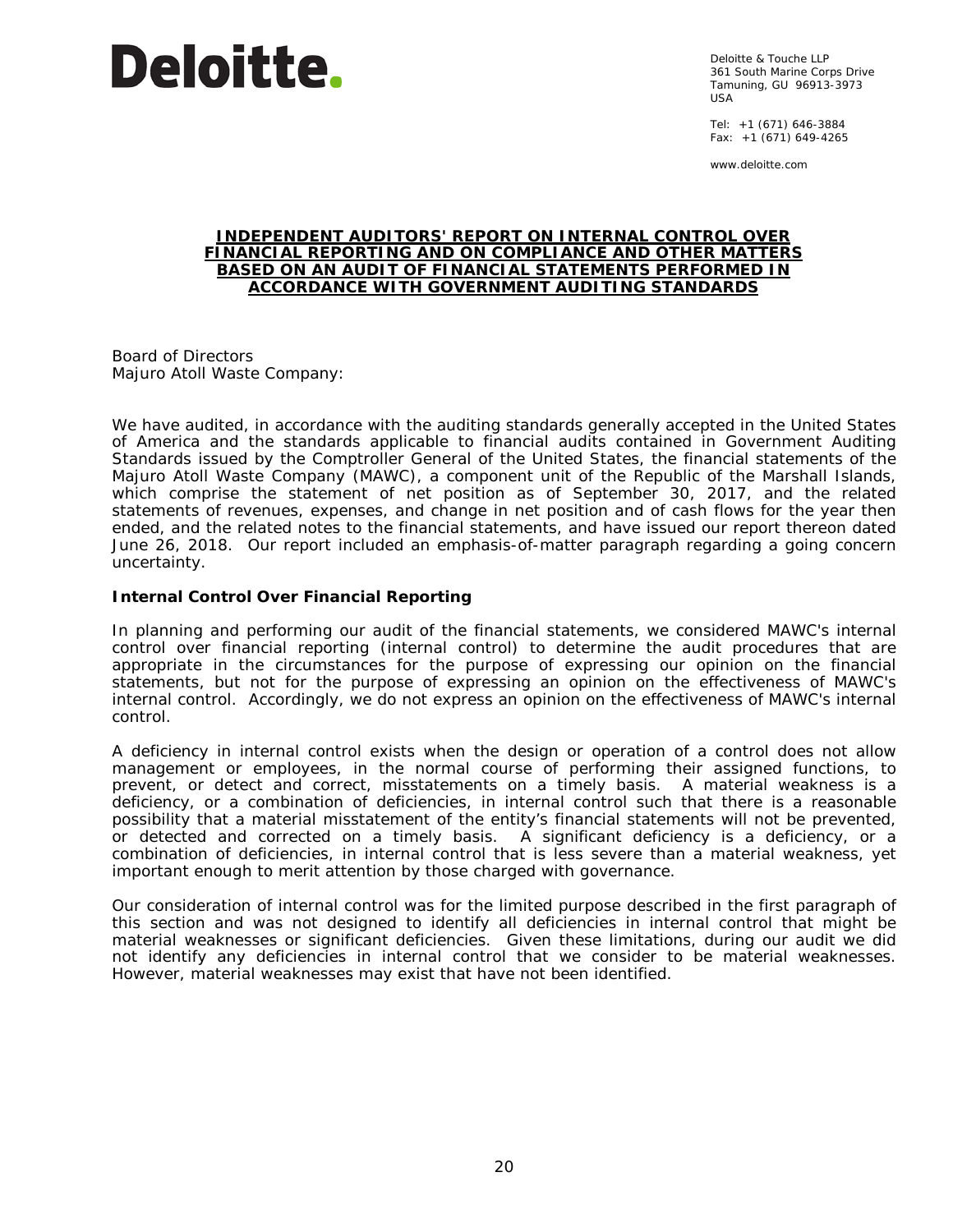# **Deloitte**

# **Compliance and Other Matters**

As part of obtaining reasonable assurance about whether MAWC's financial statements are free of material misstatement, we performed tests of its compliance with certain provisions of laws, regulations, contracts, and grant agreements, noncompliance with which could have a direct and material effect on the determination of financial statement amounts. However, providing an opinion on compliance with those provisions was not an objective of our audit, and accordingly, we do not express such an opinion. The results of our tests disclosed no instances of noncompliance or other matters that are required to be reported under *Government Auditing Standards.*

# **Purpose of this Report**

The purpose of this report is solely to describe the scope of our testing of internal control and compliance and the results of that testing, and not to provide an opinion on the effectiveness of the entity's internal control or on compliance. This report is an integral part of an audit performed in accordance with *Government Auditing Standards* in considering the entity's internal control and compliance. Accordingly, this communication is not suitable for any other purpose.

June 26, 2018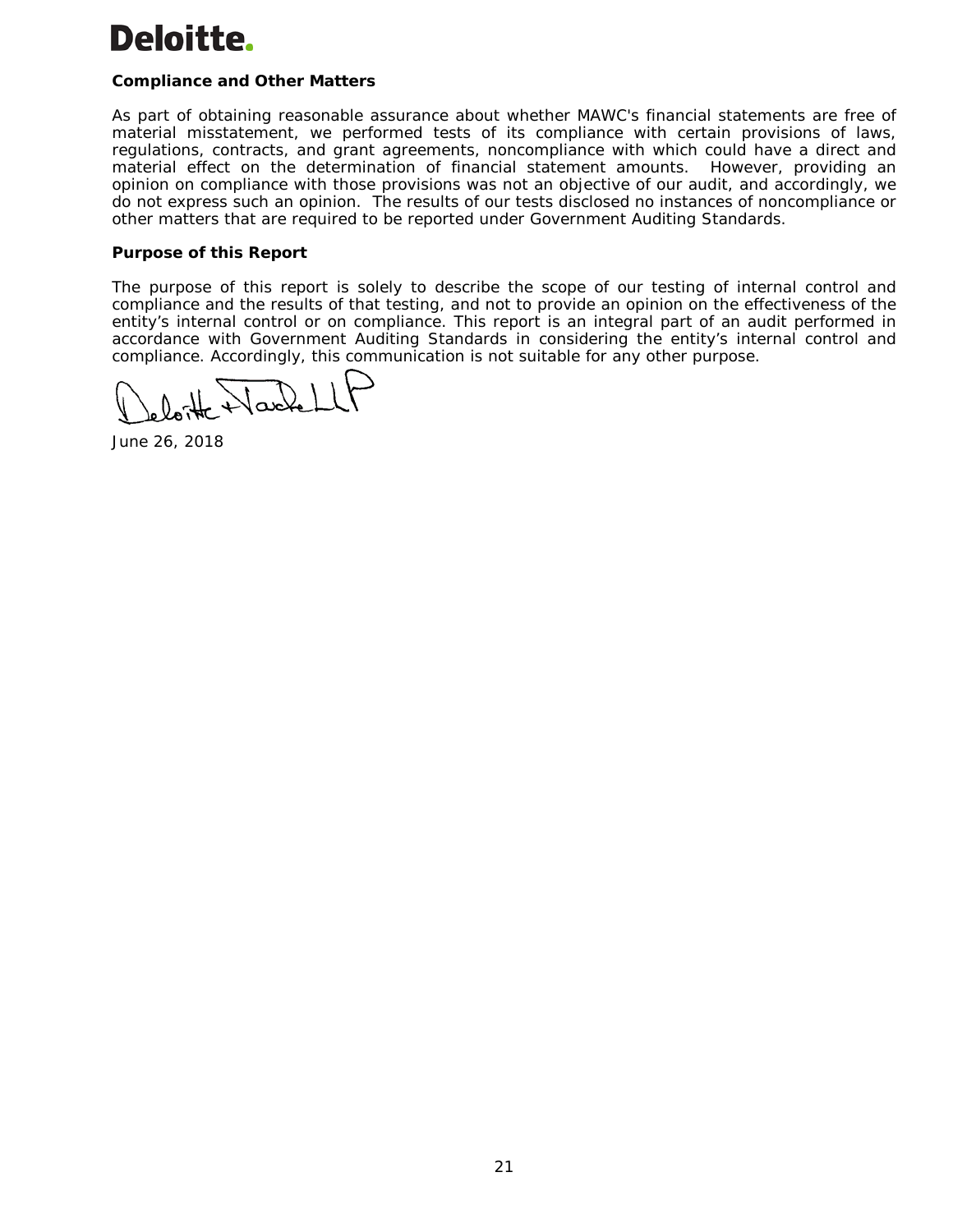

Deloitte & Touche LLP 361 South Marine Corps Drive Tamuning, GU 96913-3973 USA

Tel: +1 (671) 646-3884 Fax: +1 (671) 649-4265

www.deloitte.com

#### **INDEPENDENT AUDITORS' REPORT ON COMPLIANCE FOR EACH MAJOR FEDERAL PROGRAM; REPORT ON INTERNAL CONTROL OVER COMPLIANCE; AND REPORT ON THE SCHEDULE OF EXPENDITURES OF FEDERAL AWARDS REQUIRED BY THE UNIFORM GUIDANCE**

Board of Directors Majuro Atoll Waste Company:

# **Report on Compliance for Each Major Federal Program**

We have audited Majuro Atoll Waste Company's (MAWC) compliance with the types of compliance requirements described in the *OMB Compliance Supplement* that could have a direct and material effect on MAWC's major federal program for the year ended September 30, 2017. MAWC's major federal program is identified in the summary of auditor's results section of the accompanying Schedule of Findings and Questioned Costs.

### *Management's Responsibility*

Management is responsible for compliance with federal statutes, regulations, and the terms and conditions of its federal awards applicable to its federal programs.

### *Auditor's Responsibility*

Our responsibility is to express an opinion on compliance for MAWC's major federal program based on our audit of the types of compliance requirements referred to above. We conducted our audit of compliance in accordance with auditing standards generally accepted in the United States of America; the standards applicable to financial audits contained in *Government Auditing Standards*, issued by the Comptroller General of the United States; and the audit requirements of Title 2 U.S. *Code of Federal Regulations* Part 200, *Uniform Administrative Requirements, Cost Principles, and Audit Requirements for Federal Awards* (Uniform Guidance). Those standards and the Uniform Guidance require that we plan and perform the audit to obtain reasonable assurance about whether noncompliance with the types of compliance requirements referred to above that could have a direct and material effect on a major federal program occurred. An audit includes examining, on a test basis, evidence about MAWC's compliance with those requirements and performing such other procedures as we considered necessary in the circumstances.

We believe that our audit provides a reasonable basis for our opinion on compliance for the major federal program. However, our audit does not provide a legal determination of MAWC's compliance.

### *Opinion on the Major Federal Program*

In our opinion, MAWC complied, in all material respects, with the types of compliance requirements referred to above that could have a direct and material effect on its major federal program for the year ended September 30, 2017.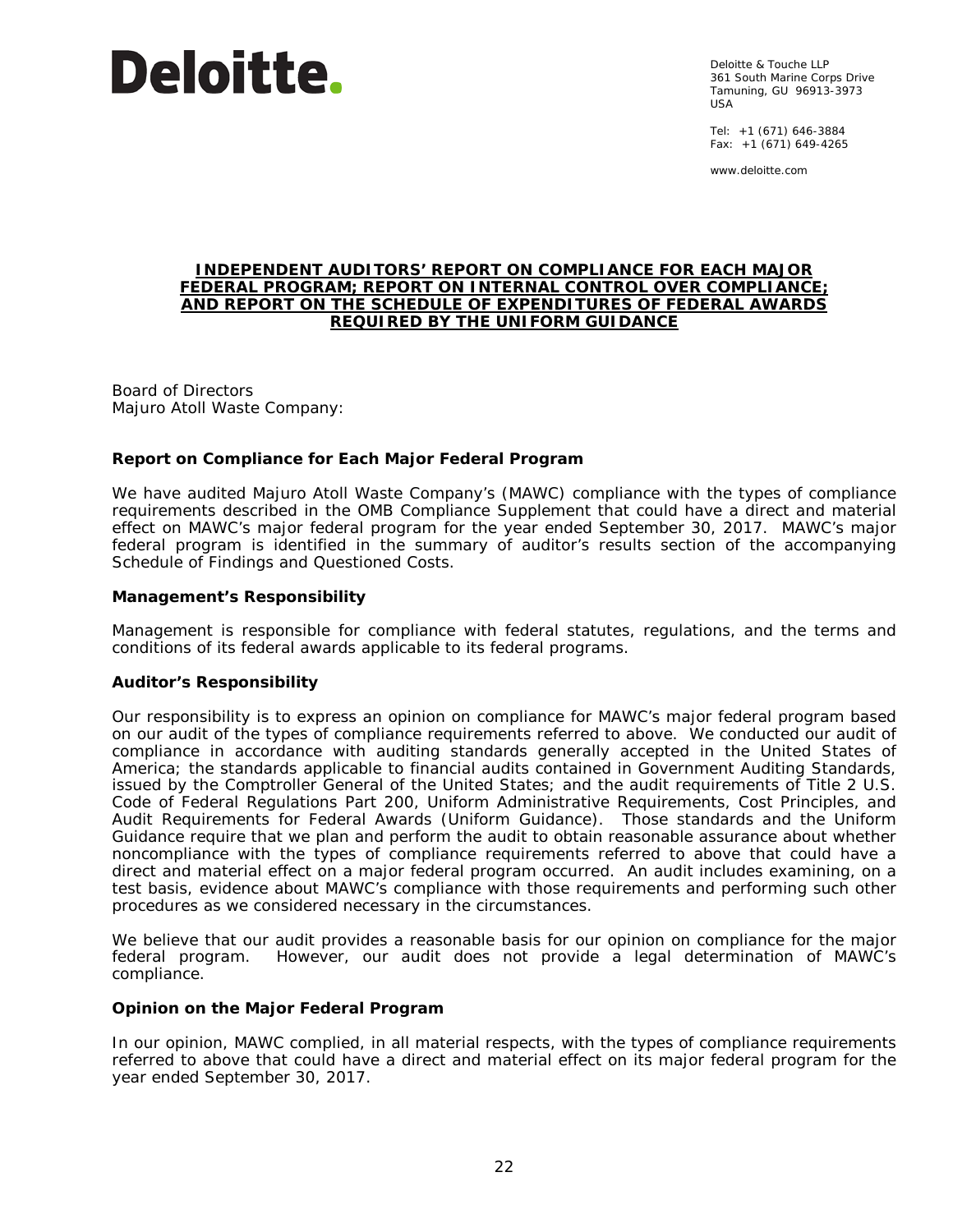# Deloitte.

# **Report on Internal Control Over Compliance**

Management of MAWC is responsible for establishing and maintaining effective internal control over compliance with the types of compliance requirements referred to above. In planning and performing our audit of compliance, we considered MAWC's internal control over compliance with the types of requirements that could have a direct and material effect on the major federal program to determine the auditing procedures that are appropriate in the circumstances for the purpose of expressing an opinion on compliance for the major federal program and to test and report on internal control over compliance in accordance with the Uniform Guidance, but not for the purpose of expressing an opinion on the effectiveness of internal control over compliance. Accordingly, we do not express an opinion on the effectiveness of MAWC's internal control over compliance.

A *deficiency in internal control over compliance* exists when the design or operation of a control over compliance does not allow management or employees, in the normal course of performing their assigned functions, to prevent, or detect and correct, noncompliance with a type of compliance requirement of a federal program on a timely basis. A *material weakness in internal control over compliance* is a deficiency, or a combination of deficiencies, in internal control over compliance, such that there is a reasonable possibility that material noncompliance with a type of compliance requirement of a federal program will not be prevented, or detected and corrected, on a timely basis. A *significant deficiency in internal control over compliance* is a deficiency, or a combination of deficiencies, in internal control over compliance with a type of compliance requirement of a federal program that is less severe than a material weakness in internal control over compliance, yet important enough to merit attention by those charged with governance.

Our consideration of internal control over compliance was for the limited purpose described in the first paragraph of this section and was not designed to identify all deficiencies in internal control over compliance that might be material weaknesses or significant deficiencies. We did not identify any deficiencies in internal control over compliance that we consider to be material weaknesses. However, material weaknesses may exist that have not been identified.

The purpose of this report on internal control over compliance is solely to describe the scope of our testing of internal control over compliance and the results of that testing based on the requirements of the Uniform Guidance. Accordingly, this report is not suitable for any other purpose.

### **Report on Schedule of Expenditures of Federal Awards Required by the Uniform Guidance**

We have audited the financial statements of MAWC as of and for the year ended September 30, 2017, and have issued our report thereon dated June 26, 2018, which contained an unmodified opinion on those financial statements. Our audit was conducted for the purpose of forming an opinion on the financial statements as a whole. The accompanying schedule of expenditures of federal awards is presented for purposes of additional analysis as required by the Uniform Guidance and is not a required part of the financial statements. Such information is the responsibility of management and was derived from and relates directly to the underlying accounting and other records used to prepare the financial statements. The information has been subjected to the auditing procedures applied in the audit of the financial statements and certain additional procedures, including comparing and reconciling such information directly to the underlying accounting and other records used to prepare the financial statements or to the financial statements themselves, and other additional procedures in accordance with auditing standards generally accepted in the United States of America. In our opinion, the schedule of expenditures of federal awards is fairly stated in all material respects in relation to the financial statements as a whole.

loite Naske Ll

June 26, 2018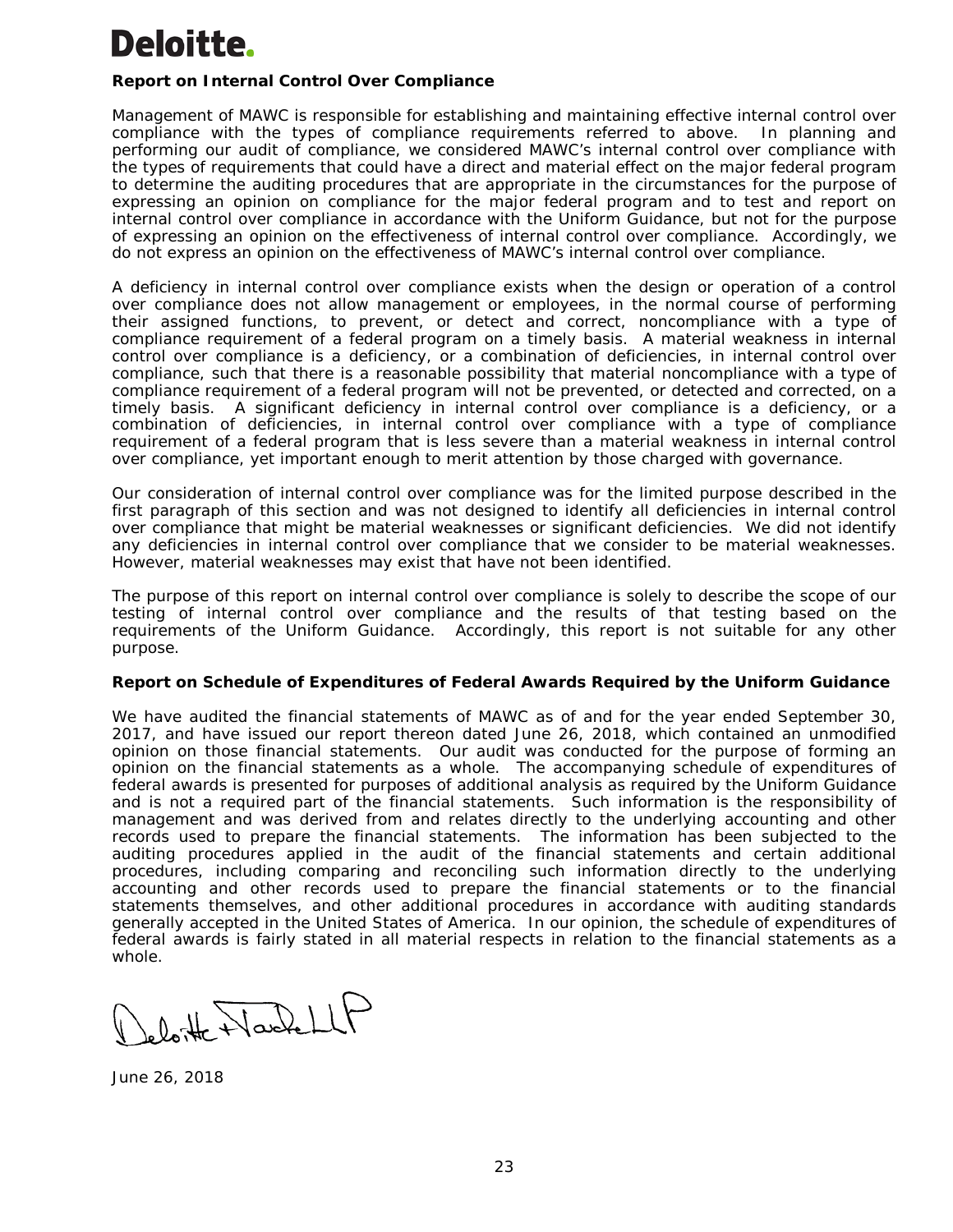Schedule of Expenditures of Federal Awards Year Ended September 30, 2017

| Program Title                                                                       | Pass-Through Entitiy<br><b>Identifing Number</b> |    | Expenditures<br><b>FY17</b> |
|-------------------------------------------------------------------------------------|--------------------------------------------------|----|-----------------------------|
| U.S. Department of the Interior CFDA# 15.875:                                       |                                                  |    |                             |
| Pass-Through the Republic of the Marshall Islands                                   | 980634153                                        |    |                             |
| Economic, Social and Political Development of the Territories:                      |                                                  |    |                             |
| Compact of Free Association Program, As Amended, Sector Grants:                     |                                                  |    |                             |
| Section $211(a)(5)$ Environment                                                     |                                                  | \$ | 319,220                     |
| Section 211(d)(1) Public Infrastructure Development                                 |                                                  |    | 650,270                     |
|                                                                                     |                                                  | æ. | 969,490                     |
| The above expenditures reconcile to the underlying financial statements as follows: |                                                  |    |                             |
| Environment (included within operating expenses of \$792,657)                       |                                                  | \$ | 319,220                     |
| Capital asset acquisitions                                                          |                                                  |    | 650,270                     |
|                                                                                     |                                                  |    | 969,490                     |

The Schedule of Expenditures of Federal Awards is presented on the accrual basis of accounting.

MAWC does not elect to use the de minimis indirect cost rate allowed under the Uniform Guidance.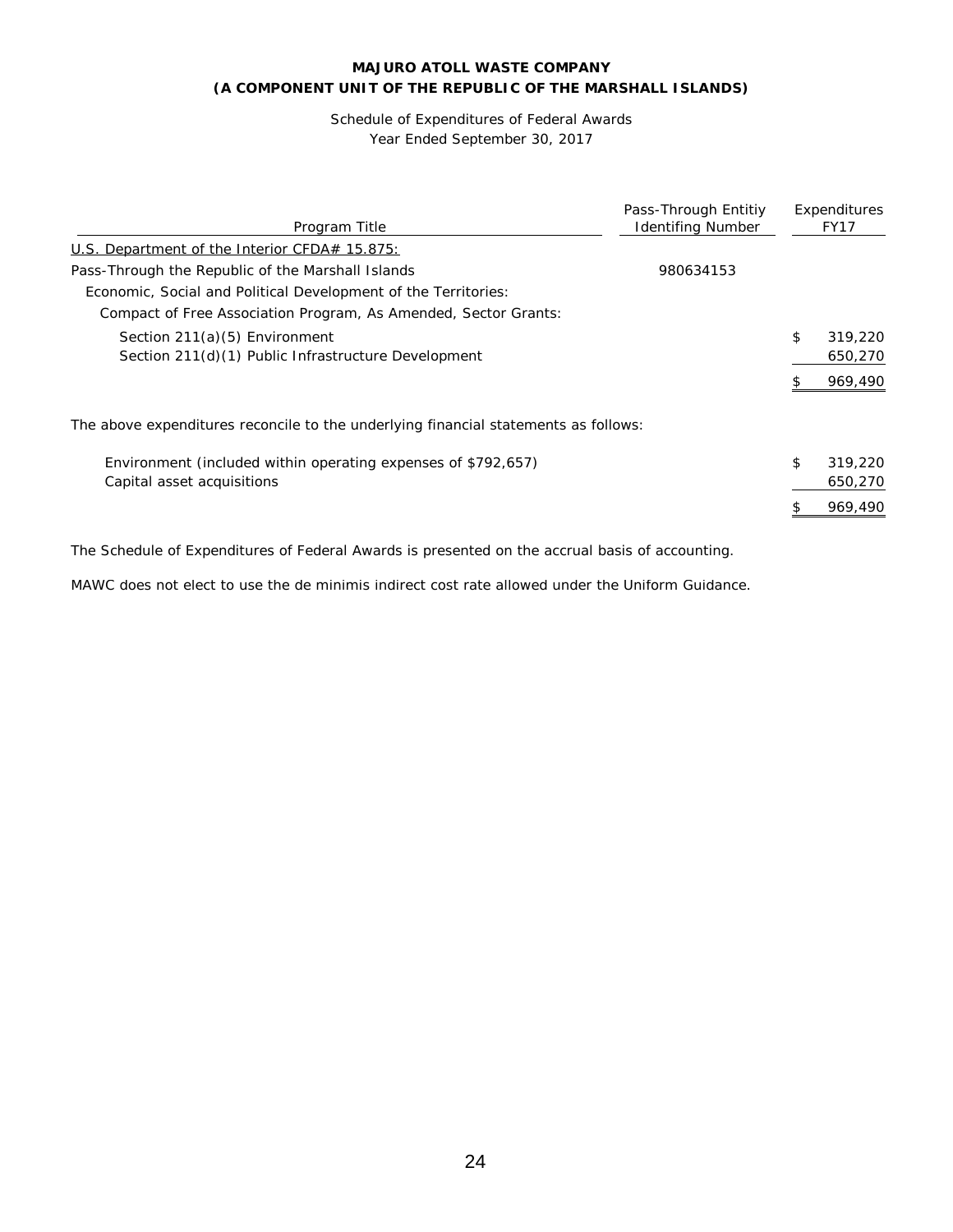Schedule of Findings and Questioned Costs Year Ended September 30, 2017

# **SECTION I - SUMMARY OF AUDITORS' RESULTS**

### *Financial Statements*

|                                                  | 1. Type of report the auditors issued on whether the financial<br>statements audited were prepared in accordance with GAAP:        | Unmodified    |  |  |
|--------------------------------------------------|------------------------------------------------------------------------------------------------------------------------------------|---------------|--|--|
| Internal control over financial reporting:       |                                                                                                                                    |               |  |  |
|                                                  | 2. Material weakness(es) identified?                                                                                               | <b>No</b>     |  |  |
| 3.                                               | Significant deficiency(ies) identified?                                                                                            | None reported |  |  |
|                                                  | 4. Noncompliance material to financial statements noted?                                                                           | No            |  |  |
|                                                  | <b>Federal Awards</b>                                                                                                              |               |  |  |
|                                                  | Internal control over major federal programs:                                                                                      |               |  |  |
|                                                  | 5. Material weakness(es) identified?                                                                                               | <b>No</b>     |  |  |
|                                                  | 6. Significant deficiency (ies) identified?                                                                                        | None reported |  |  |
|                                                  | 7. Type of auditors' report issued on compliance for major federal<br>programs:                                                    | Unmodified    |  |  |
|                                                  | 8. Any audit findings disclosed that are required to be reported in<br>accordance with Section 2 CFR 200.516 (a)?                  | <b>No</b>     |  |  |
|                                                  | 9. Identification of major federal programs:                                                                                       |               |  |  |
|                                                  | <b>CFDA</b><br><b>Number</b><br>Name of Federal Program                                                                            |               |  |  |
|                                                  | 15.875<br>Economic, Social and Political Development of the Territories:<br>Compact of Free Association, as Amended, Sector Grants |               |  |  |
|                                                  | 10. Dollar threshold used to distinguish between Type A and Type B<br>Programs:                                                    | \$750,000     |  |  |
| 11. Auditee qualified as low-risk auditee?       |                                                                                                                                    | <b>No</b>     |  |  |
| <b>SECTION II - FINANCIAL STATEMENT FINDINGS</b> |                                                                                                                                    |               |  |  |
| No matters were reported.                        |                                                                                                                                    |               |  |  |

# **SECTION III - FEDERAL AWARD FINDINGS AND QUESTIONED COSTS**

No matters were reported.